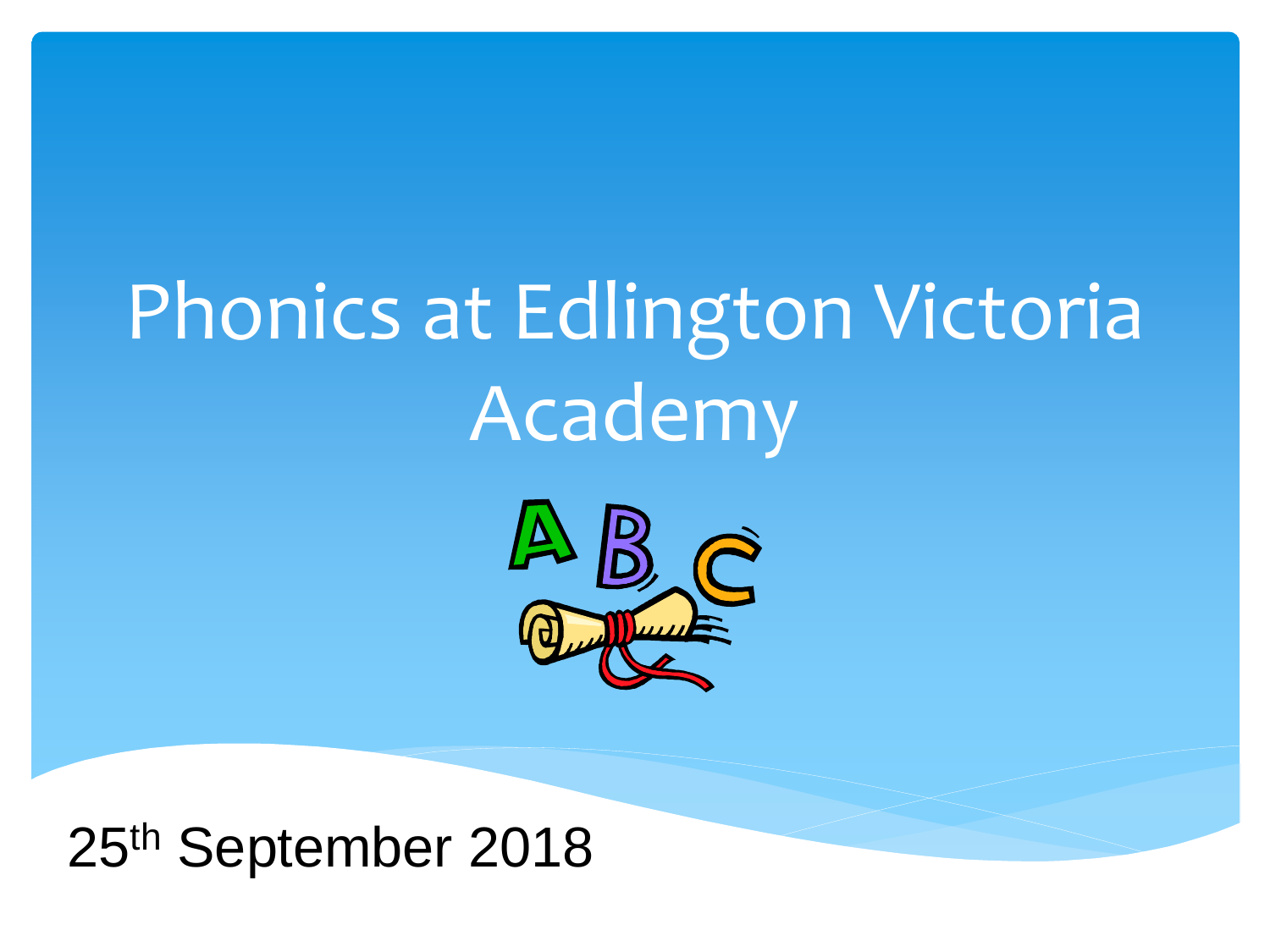#### Children need to Know:

- The knowledge of which letters (graphemes) match which sounds (phonemes).
- $*$  The skill of segmenting  $=$  plan = p-l-a-n
- $*$  The skill of blending  $= p$ -l-a-n  $=$  plan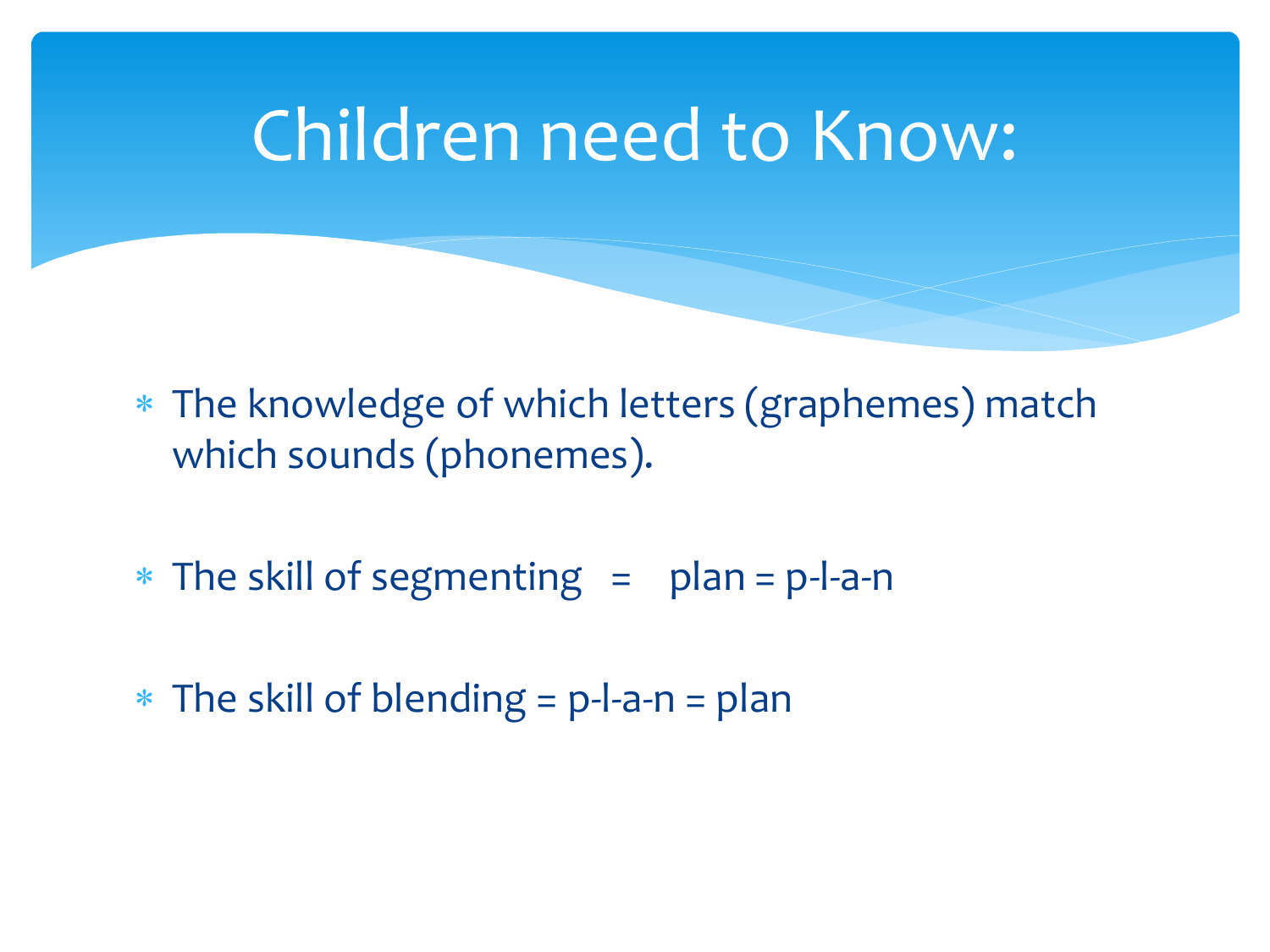## Why is phonics the best method for teaching my child to read?

- \* Phonics makes learning to read easier, simpler and crucially gets children reading quicker. This helps to increase a child's confidence and instil a love of reading from an early age. Rather than memorising thousands of words individually, children are instead taught a phonics 'code'.
- This code helps children work out how to read 95% of the English language.
- \* If you didn't learn to read using phonics it can seem very complicated, but once the concept of words being made up of just 44 sounds is understood, children are able to make remarkably quick progress in their reading.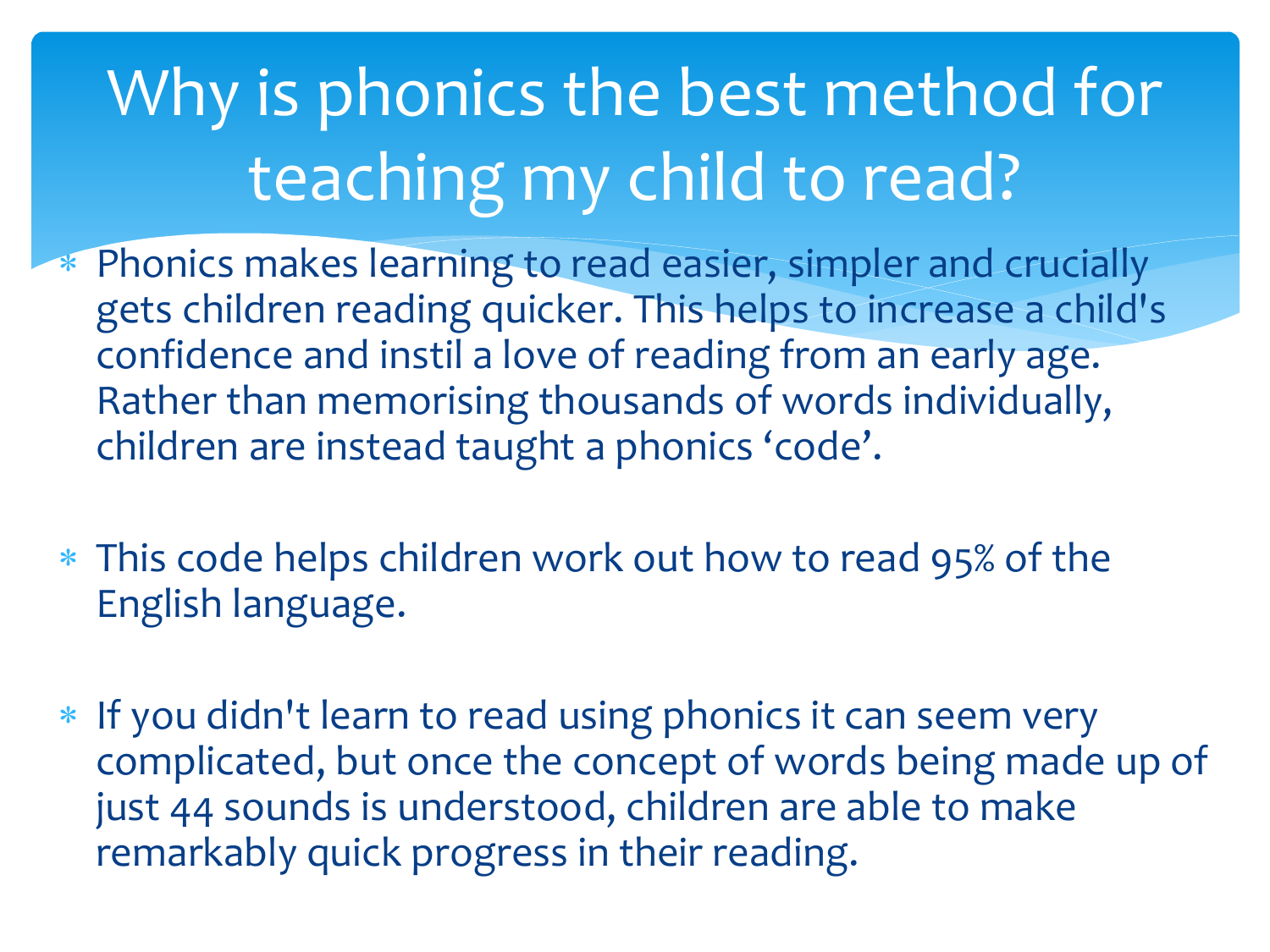### The Phonic Code

- 44 phonemes
- 26 letters
- 144 combinations of letters to represent the 44 phonemes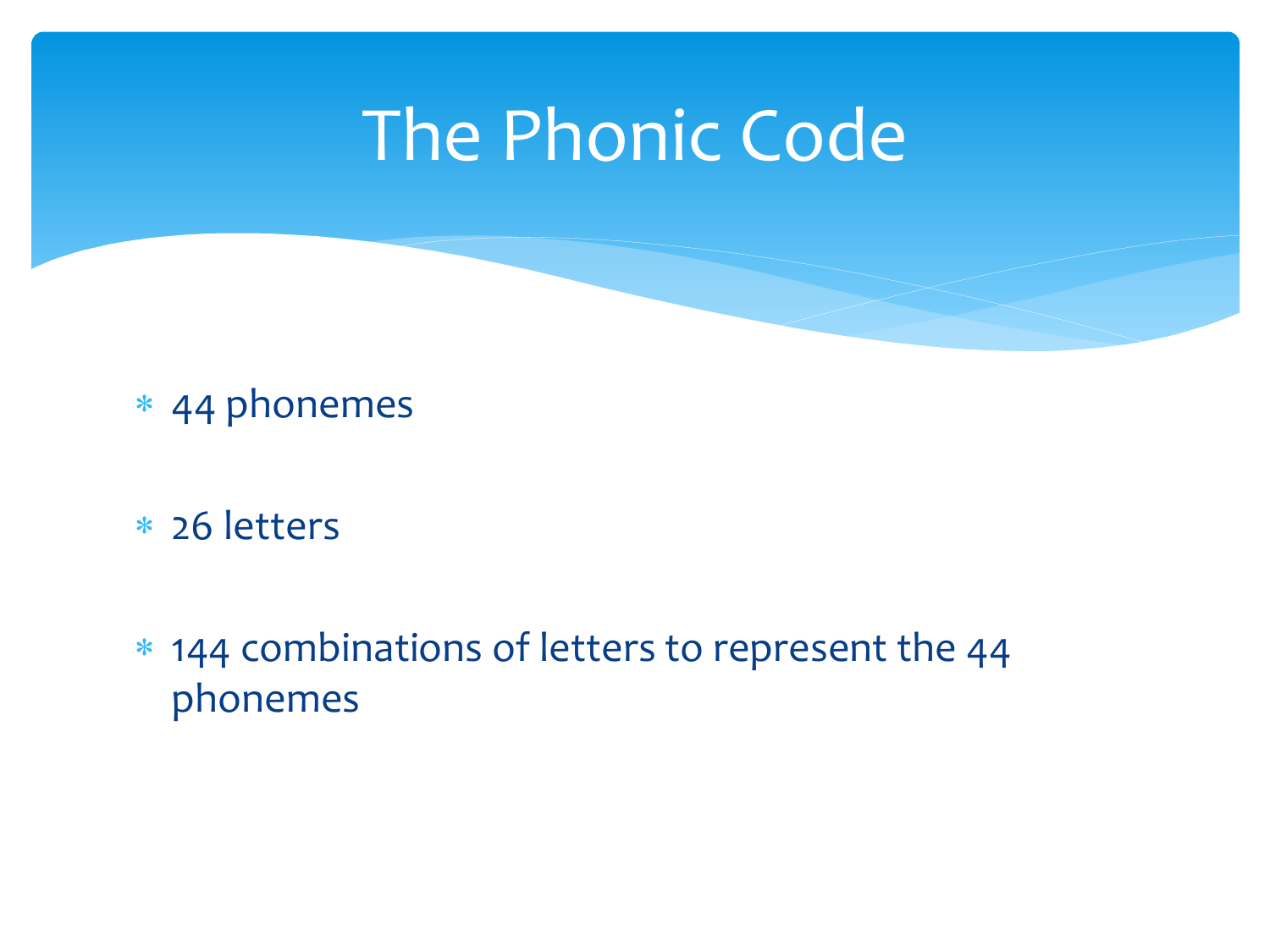#### Definitions

A *phoneme* is the smallest unit of sound in a word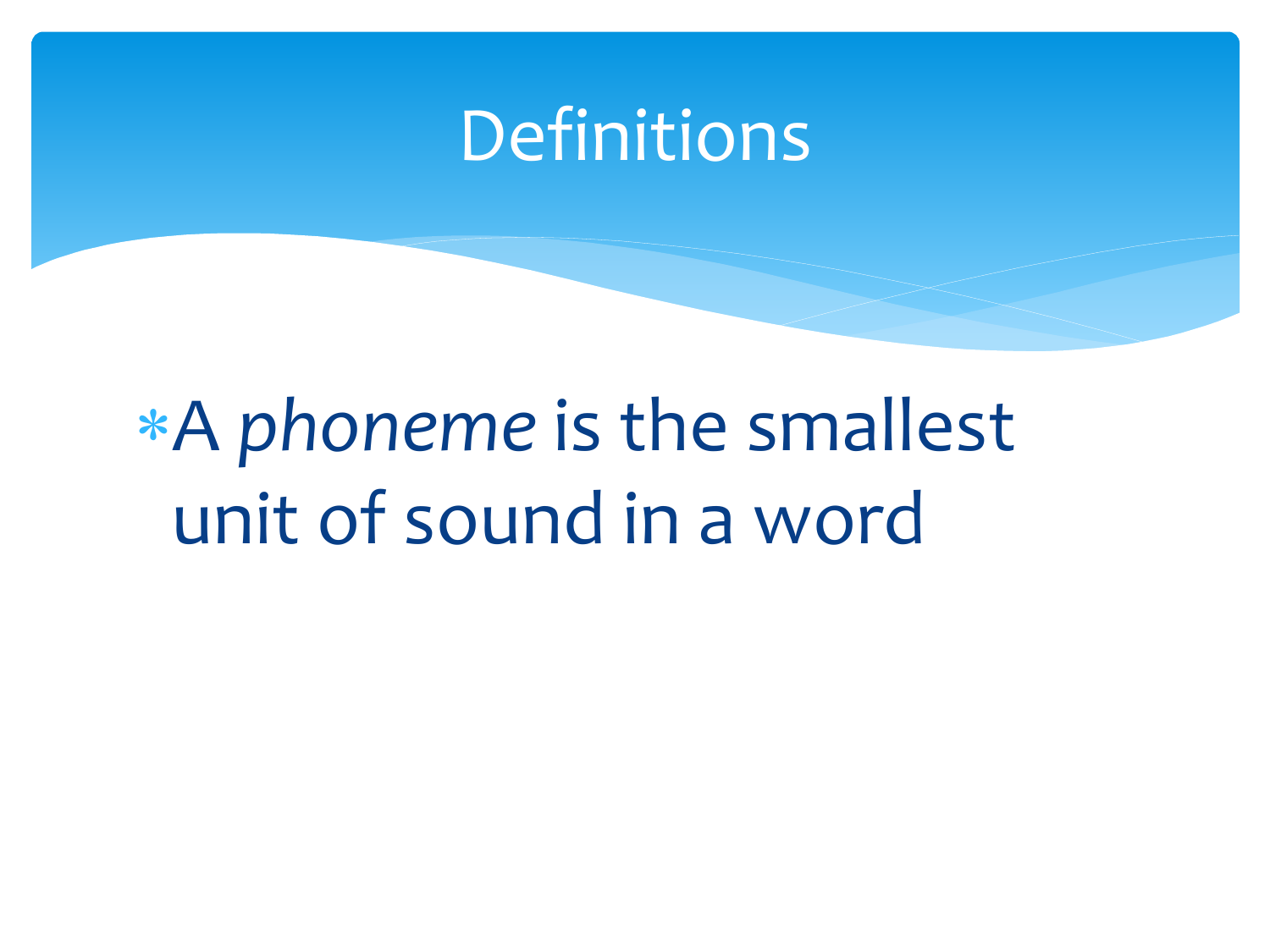## *Grapheme-*Letter(s) representing a phoneme

## t ai igh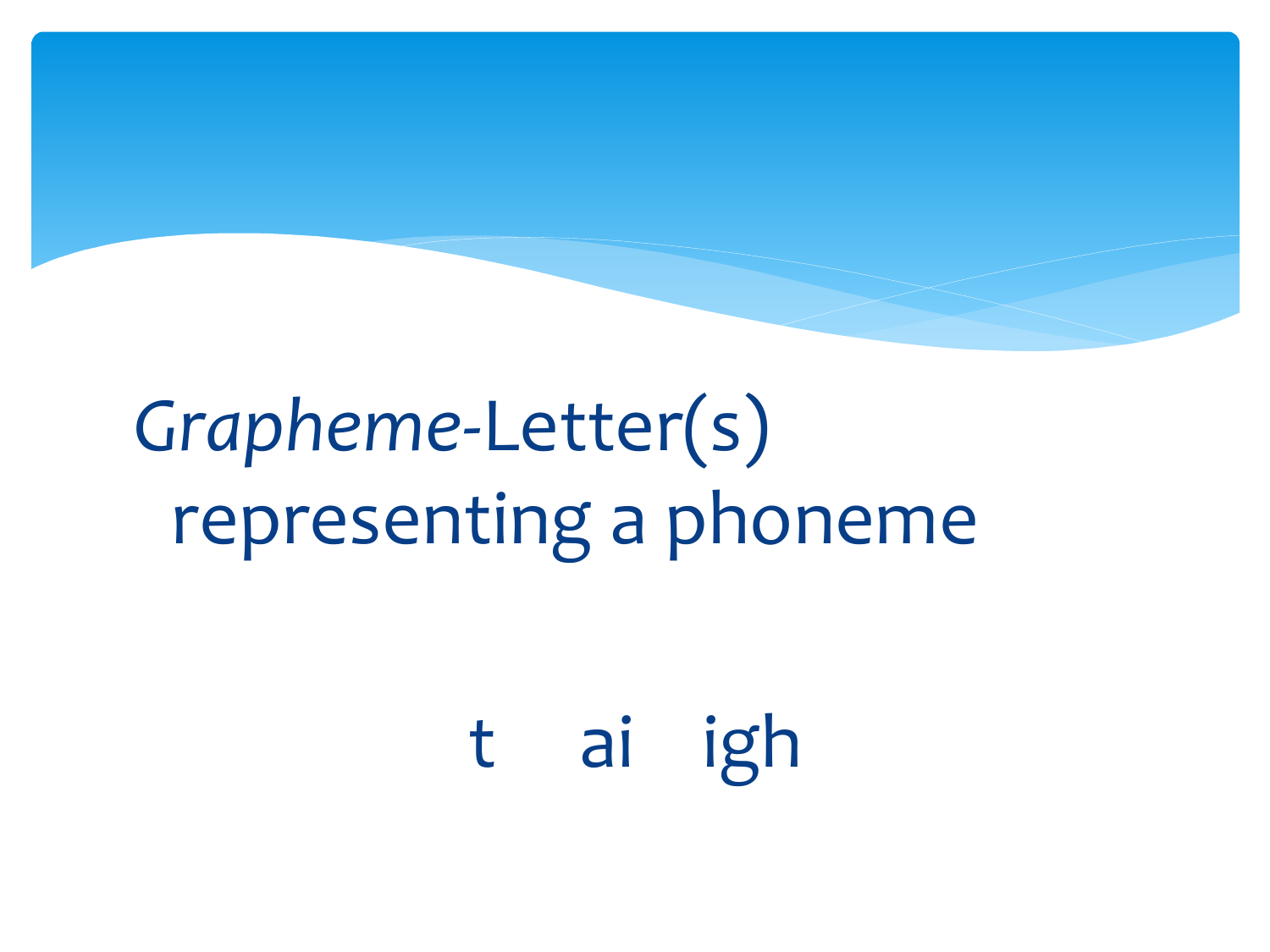

Recognising the letter sounds in a word and merging them in the order in which they are written to pronounce words.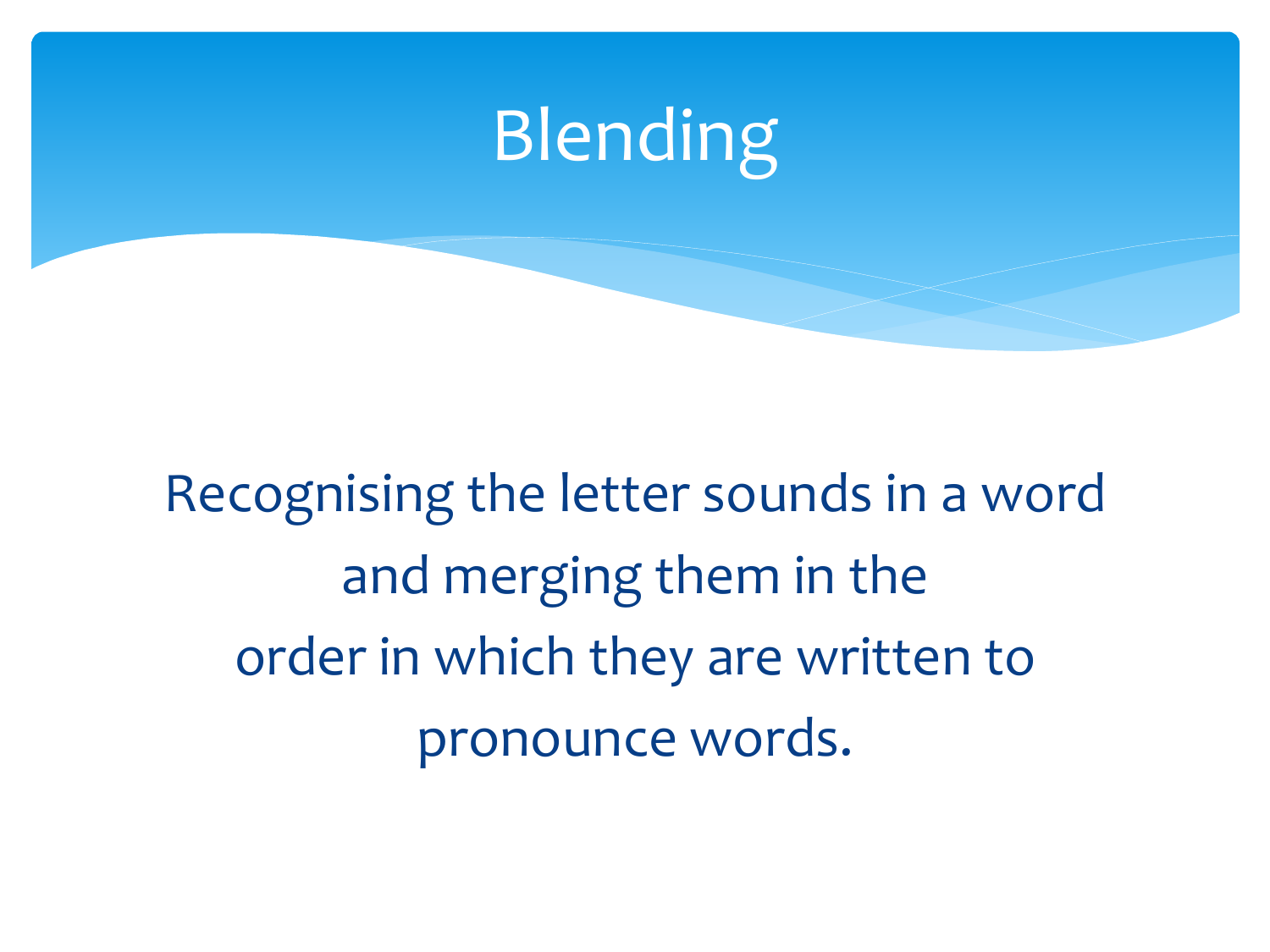## Oral blending

Hearing a series of spoken sounds and merging them together to make a spoken word

- –no text is used.
- *For example, when a teacher calls out 'b-u-s', the children say 'bus'*
- This skill is usually taught before blending and reading printed words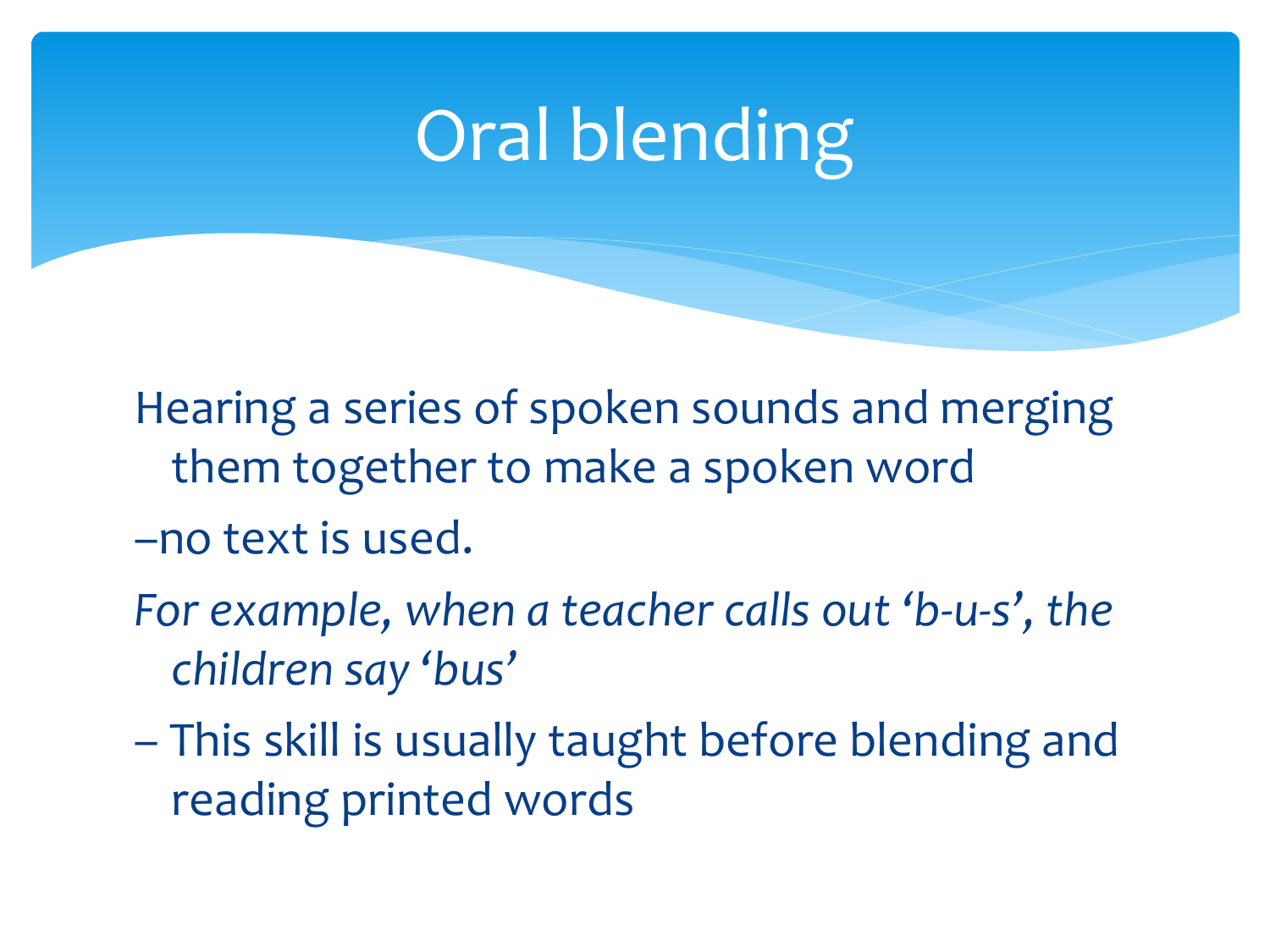## Segmenting

Identifying the individual sounds in a spoken word (e.g. h-i-m) and writing down or manipulating letters for each sound to form the word "him"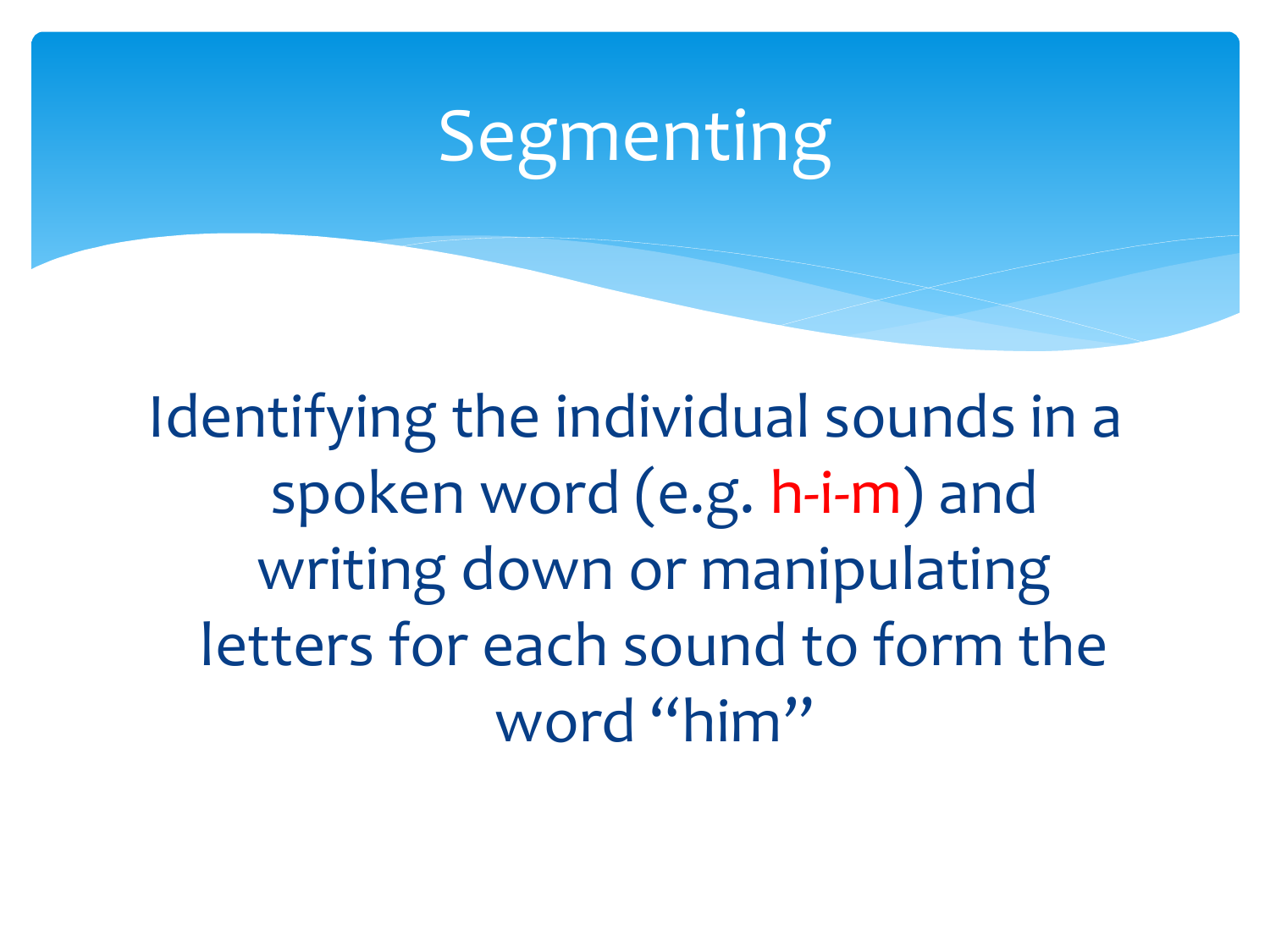

Two letters which make one sound

#### A consonant digraph contains two consonants sh ck th ll

A vowel digraph contains at least one vowel ai ee ar oy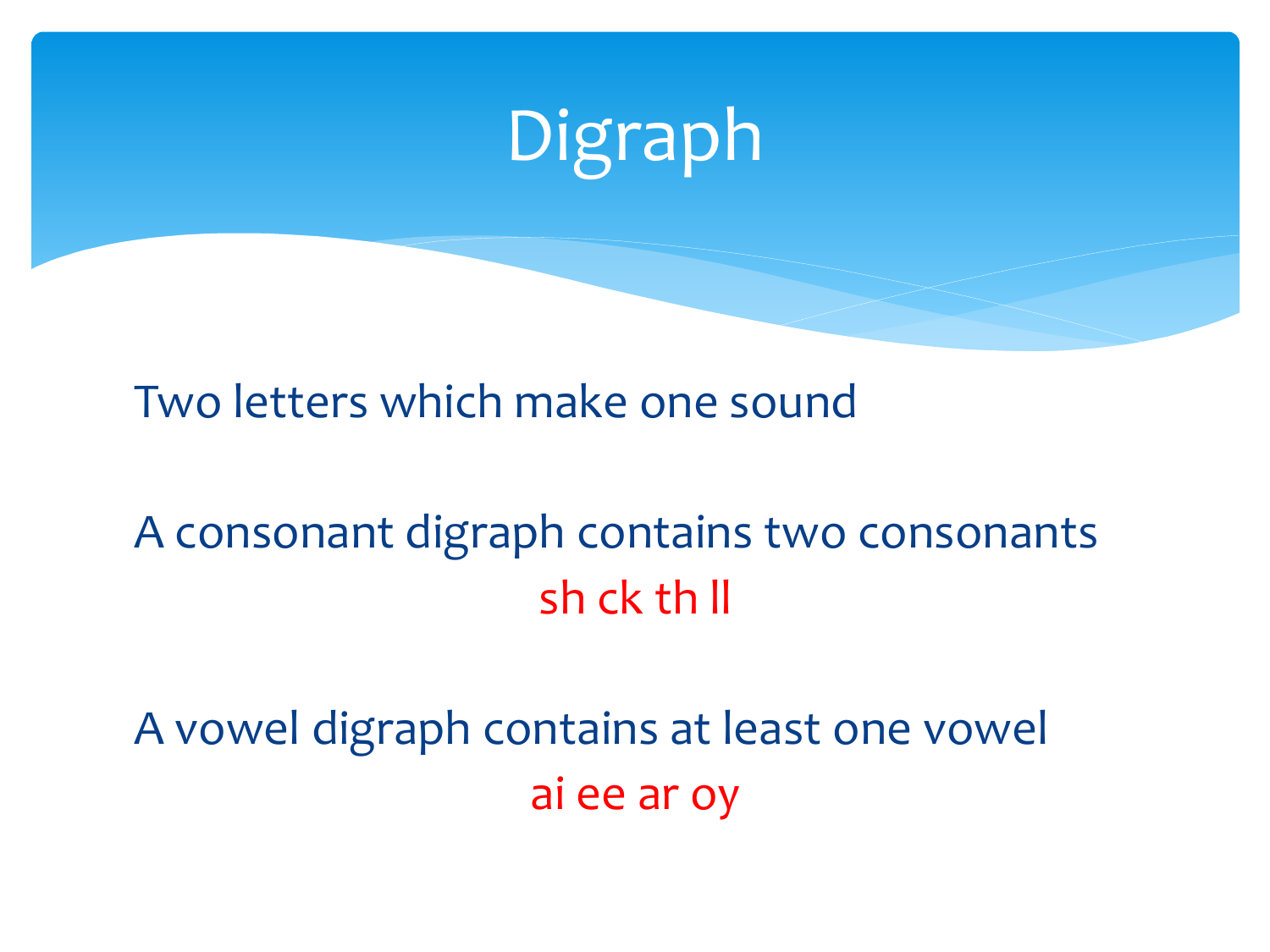

#### Three letters, which make one sound

igh air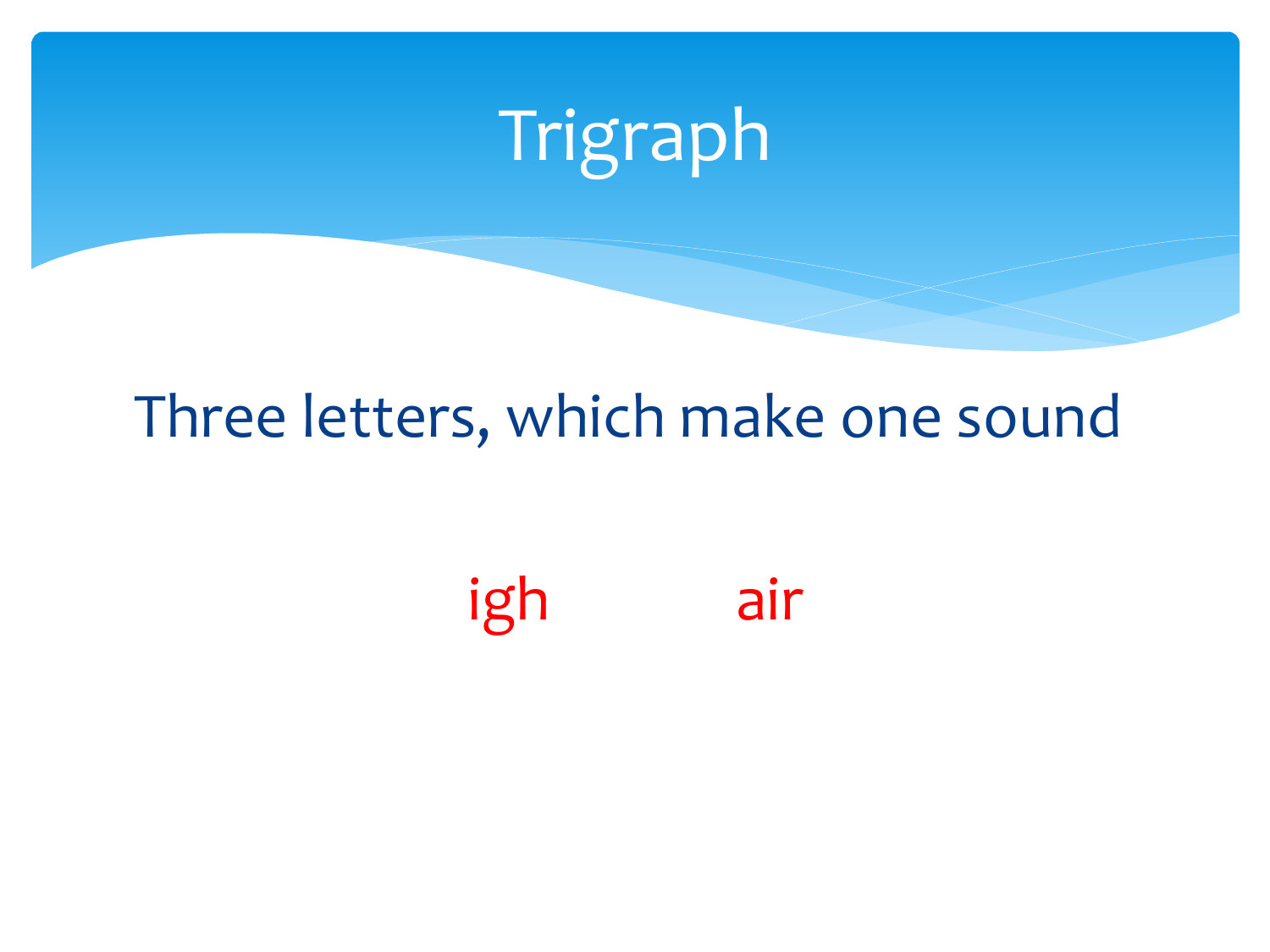

### A digraph in which the two letters are not adjacent

(e.g. make)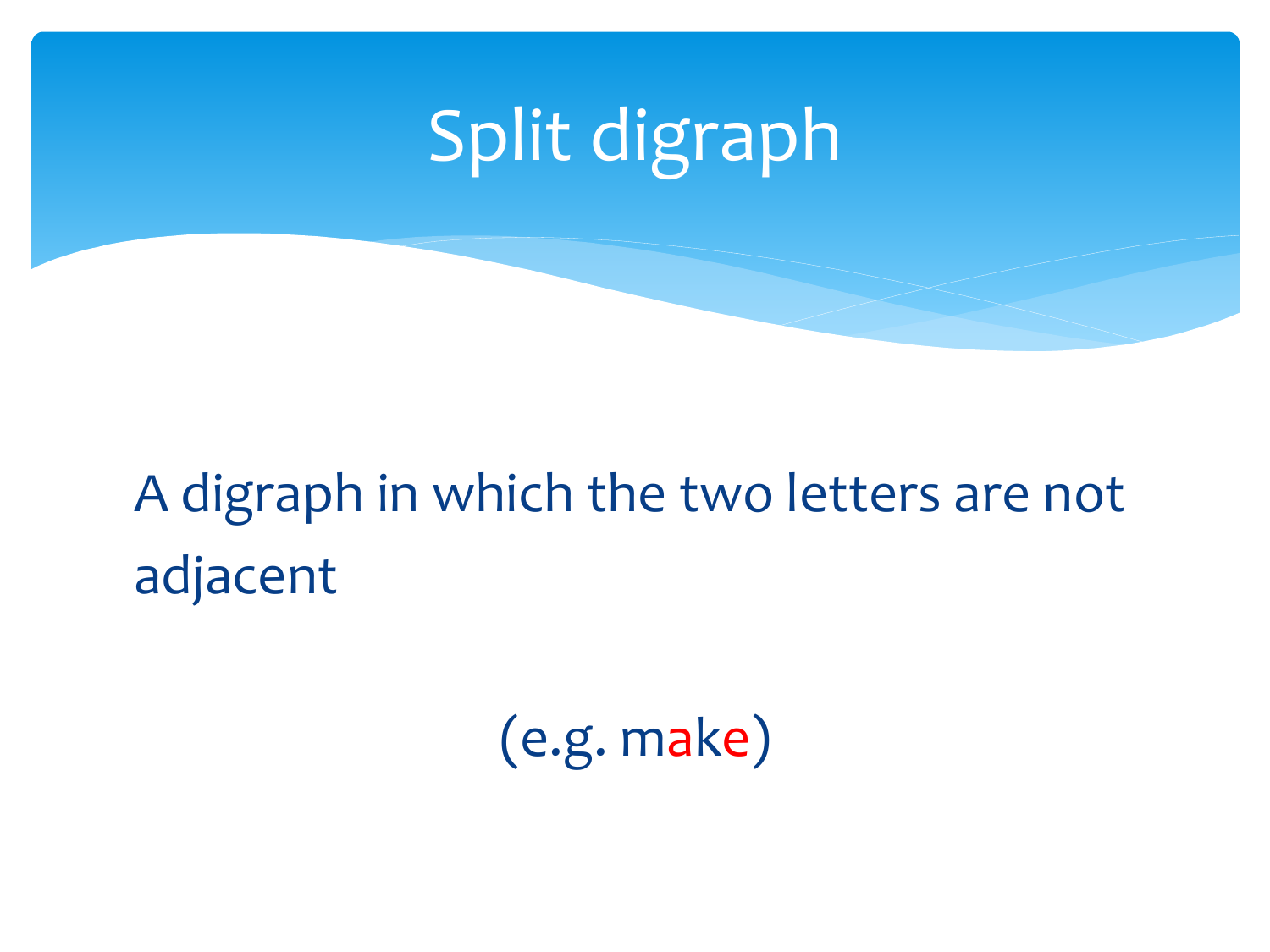## At School

- 20 minutes of phonics teaching each day
- Use of the letters and sounds programme with 6 key teaching phases
- Application of phonics teaching through the curriculum
- \* Reading books changed regularly
- Guided reading once a week
- \* Individual reading
- Continued support throughout school (interventions)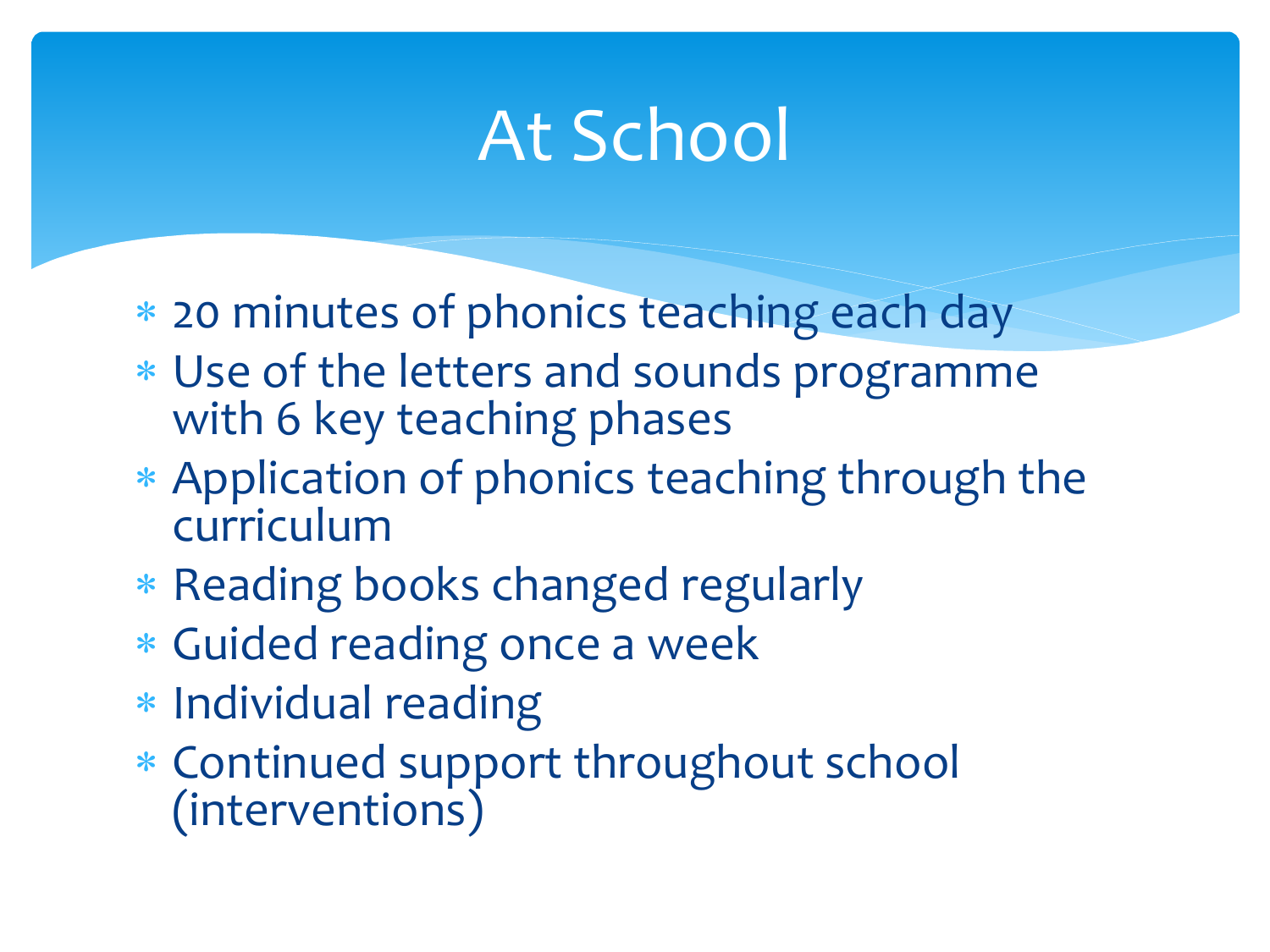### Phase 1-Pre school

\* In developing their phonological awareness children will improve their ability to distinguish between sounds and to speak clearly and audibly with confidence and control.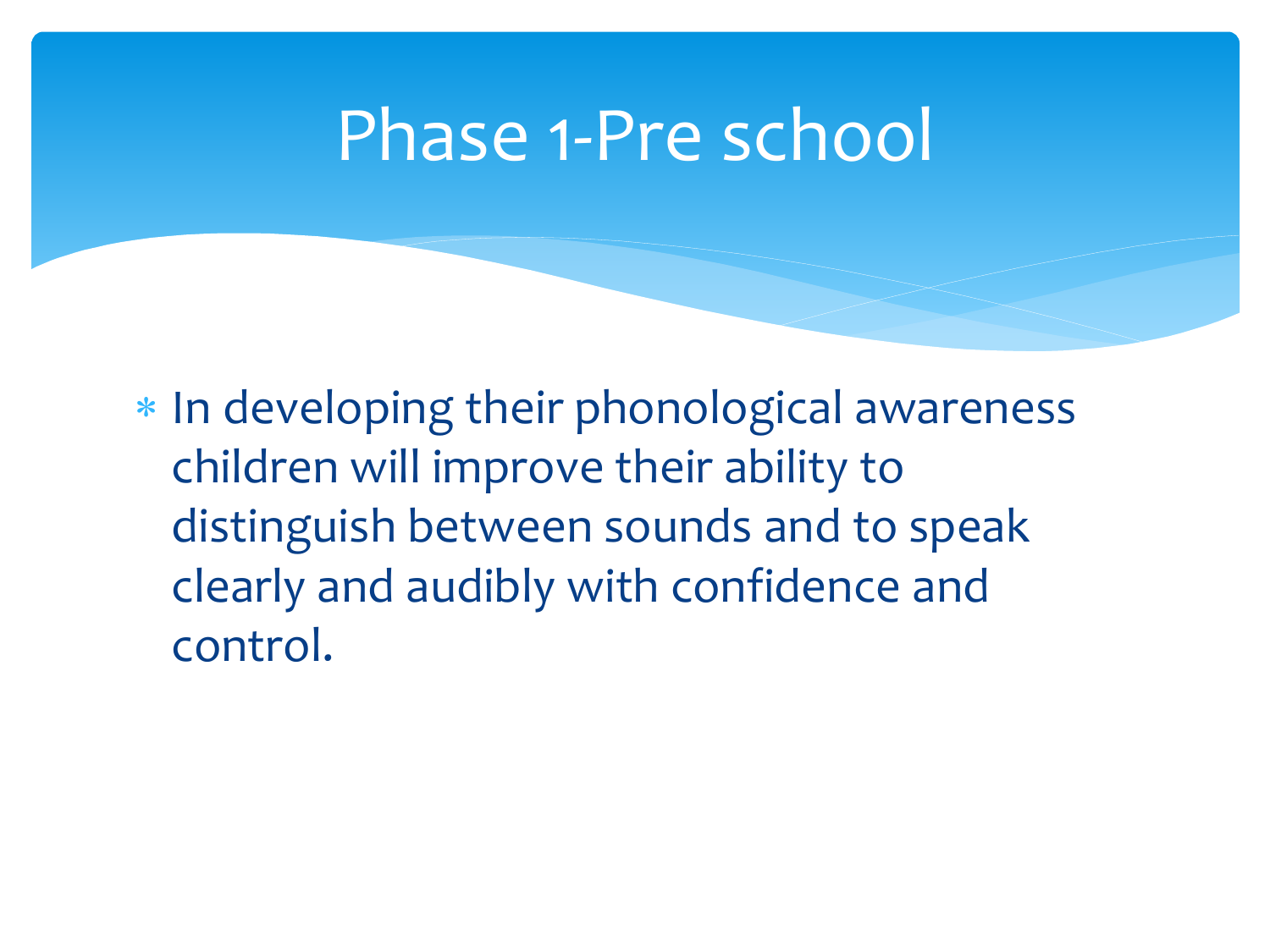#### Phase 1 Outcomes

- Explore and experiment with sounds and words
- Listen attentively
- Show a growing awareness and appreciation of rhyme, rhythm and alliteration
- Speak clearly and audibly with confidence and control
- Distinguish between different sounds in words
- Develop awareness of the differences between phonemes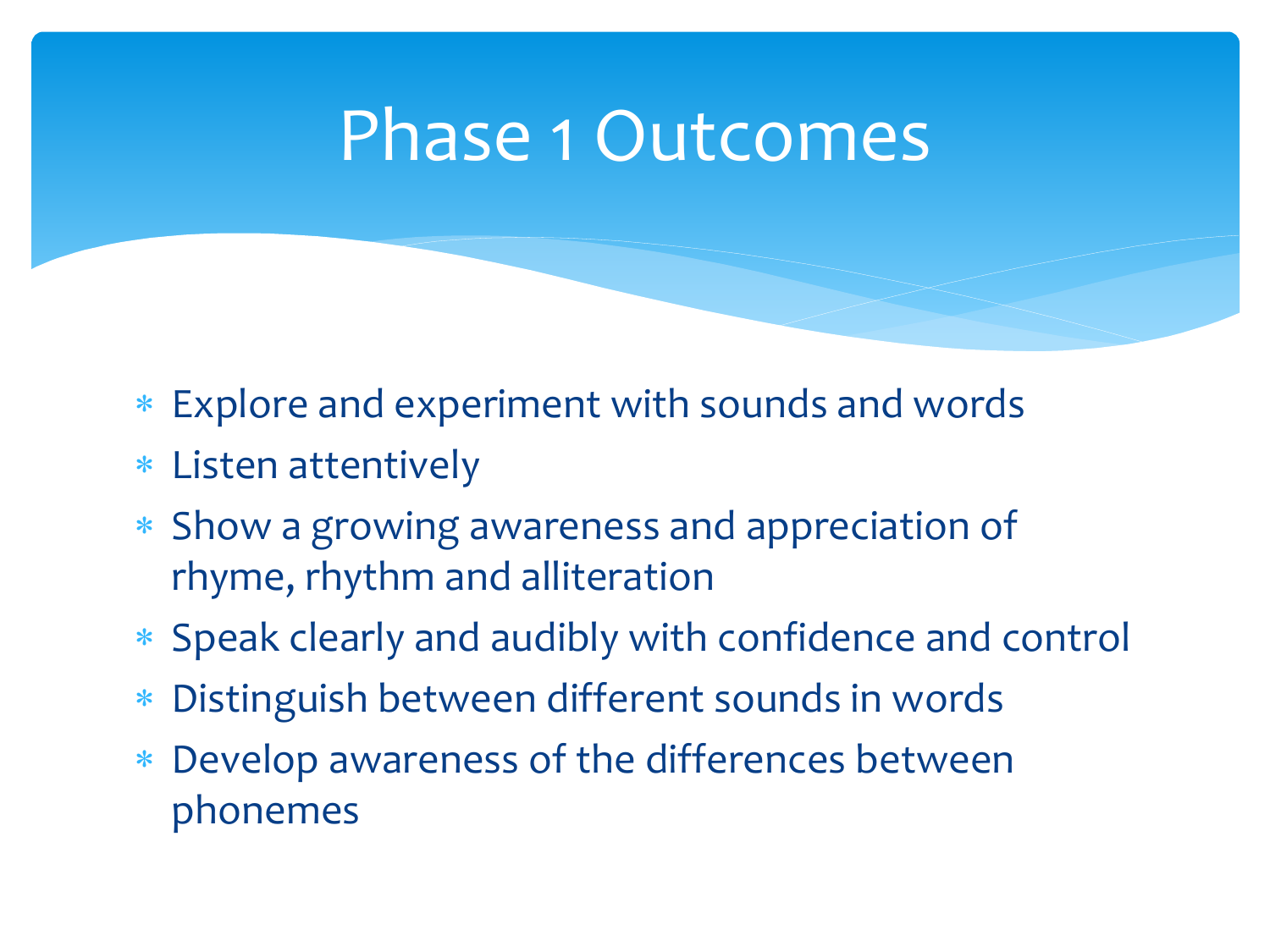#### Phase 2-Foundation Stage

To introduce graphemephoneme (letter-sound) correspondences.

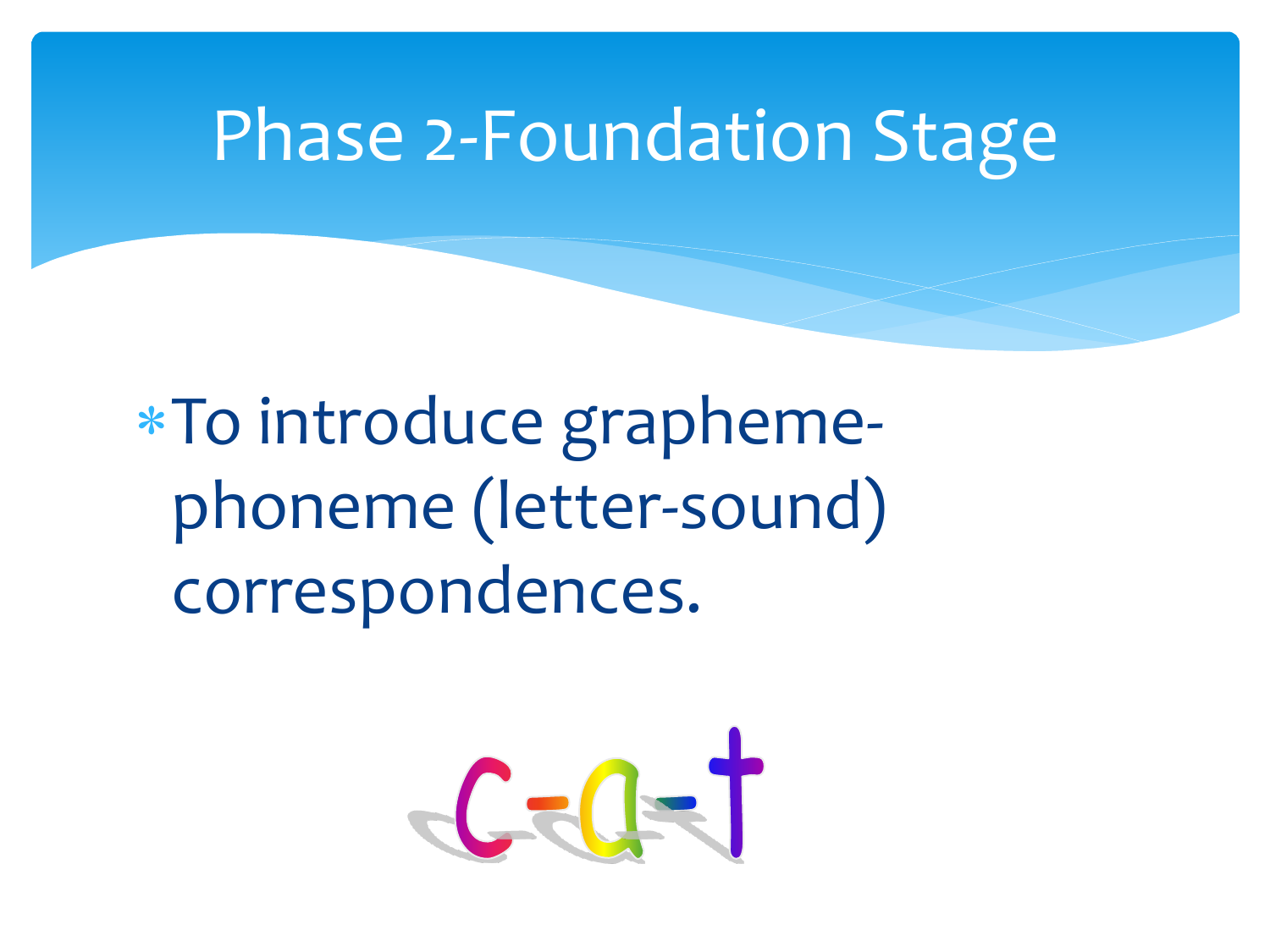#### Phase 2 Outcomes

- Children know that words are constructed from phonemes and that phonemes are represented by graphemes
- They have knowledge of a small selection of common consonants and vowels taught in sets.
	- They blend them together in reading simple CVC words and segment them to support spelling.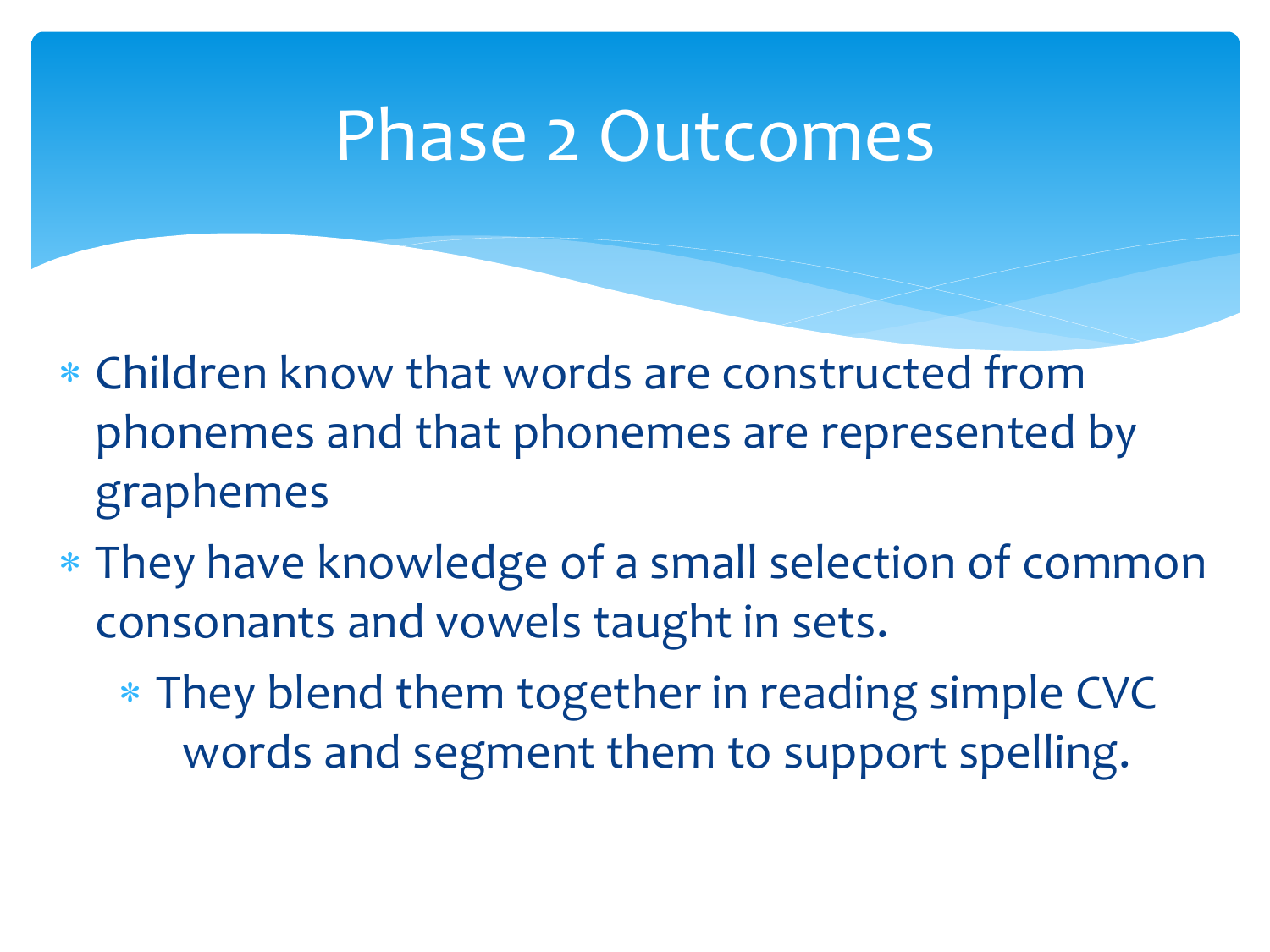#### Phase 2

**Set 1:** s, a, t, p **Set 2:** i, n, m, d **Set 3:** g, o, c, k **Set 4:** ck, e, u, r **Set 5:** h, b, f, ff, l, ll, ss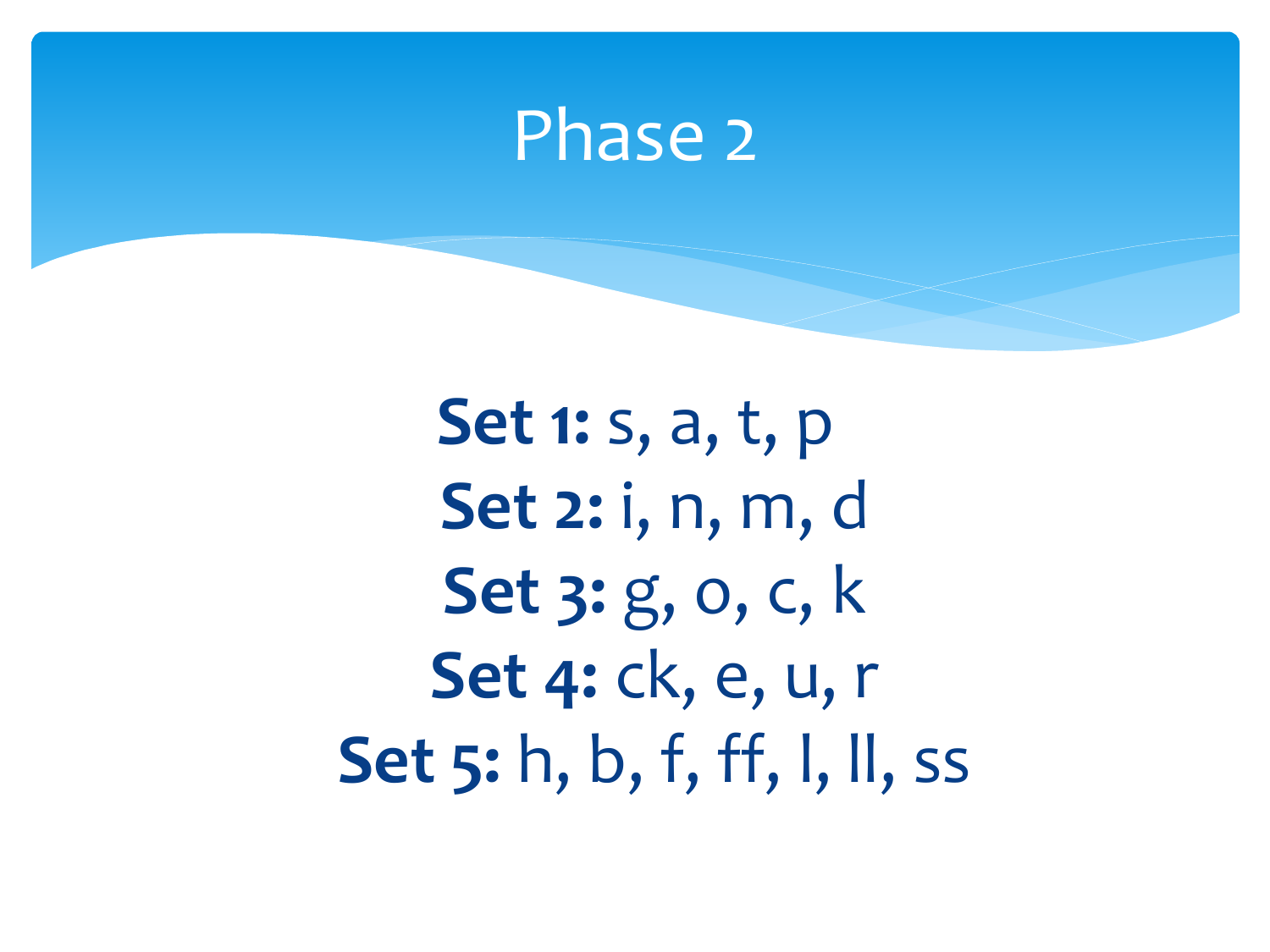### Words sometime wrongly identified as **CVC**

bow few saw her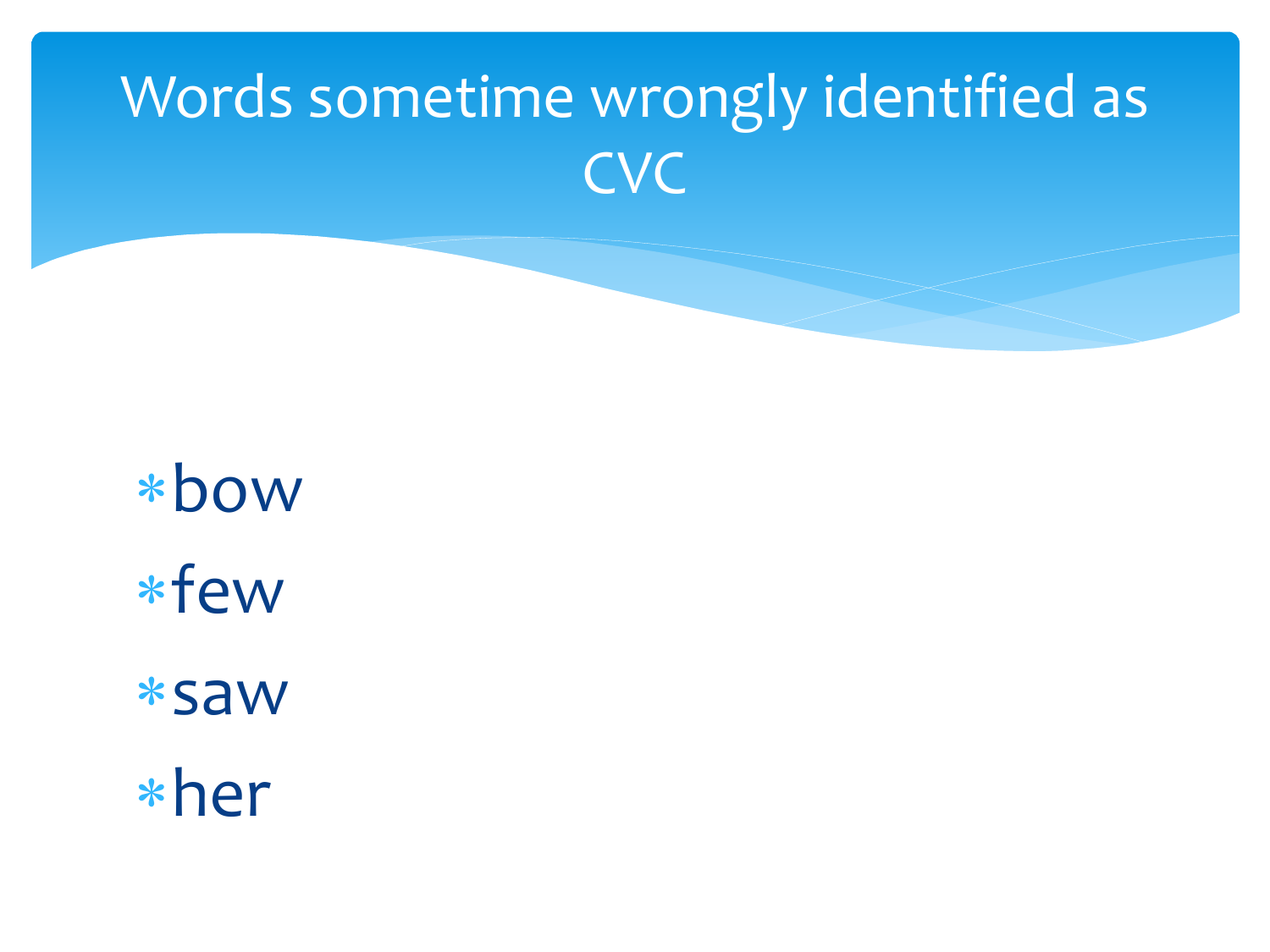#### Phase 3-Foundation stage/Year 1

To teach children one grapheme for each of the 44 phonemes in order to read and spell simple regular words.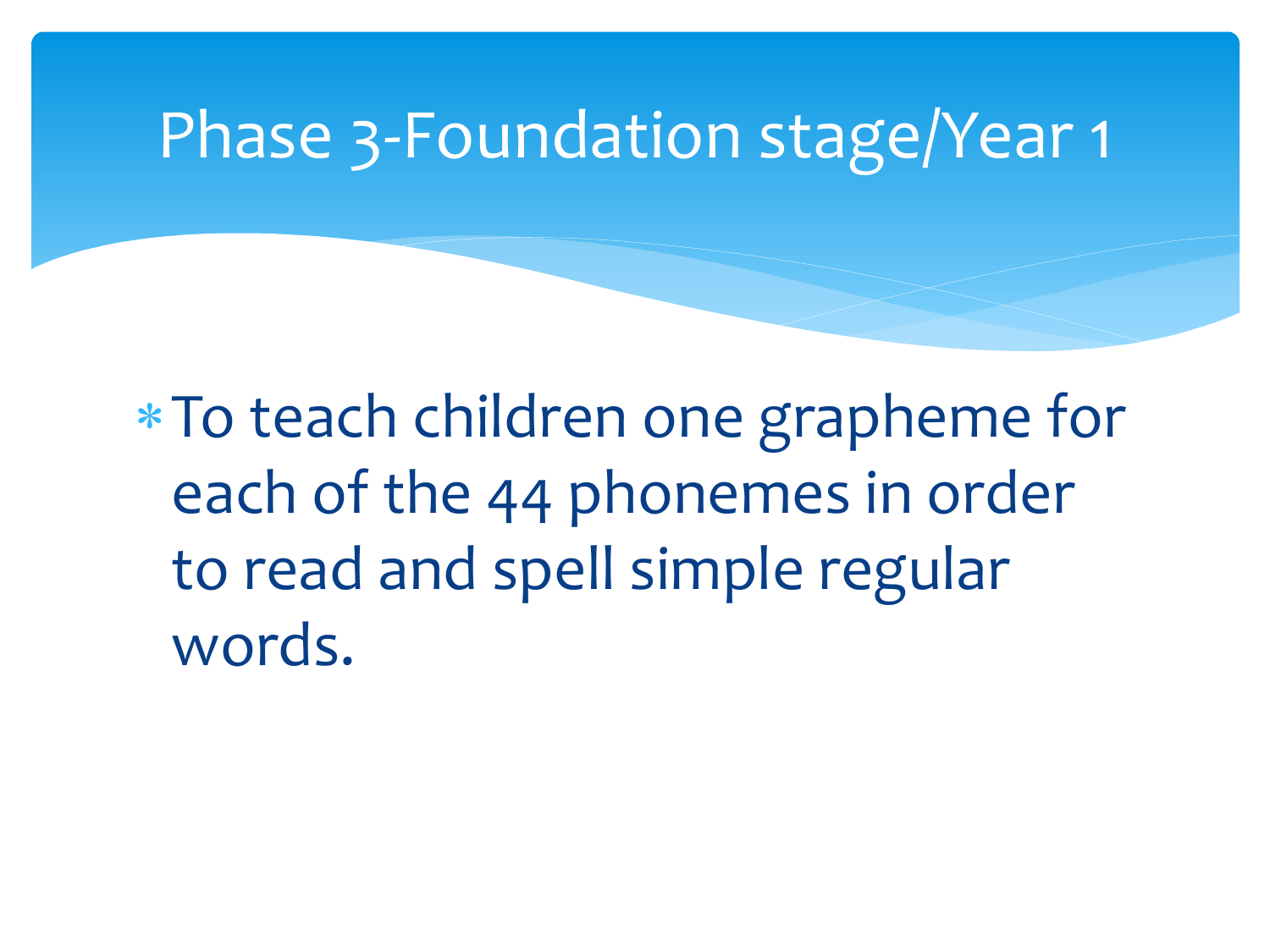## Phase 3 Outcomes

- Children link sounds to letters, naming and sounding the letters of the alphabet.
- They recognise letter shapes and say a sound for each.
- They hear and say sounds in the order in which they occur in the word,
- They read simple words by sounding out and blending the phonemes all through the word from left to right.
- They recognise common digraphs and read some high frequency words.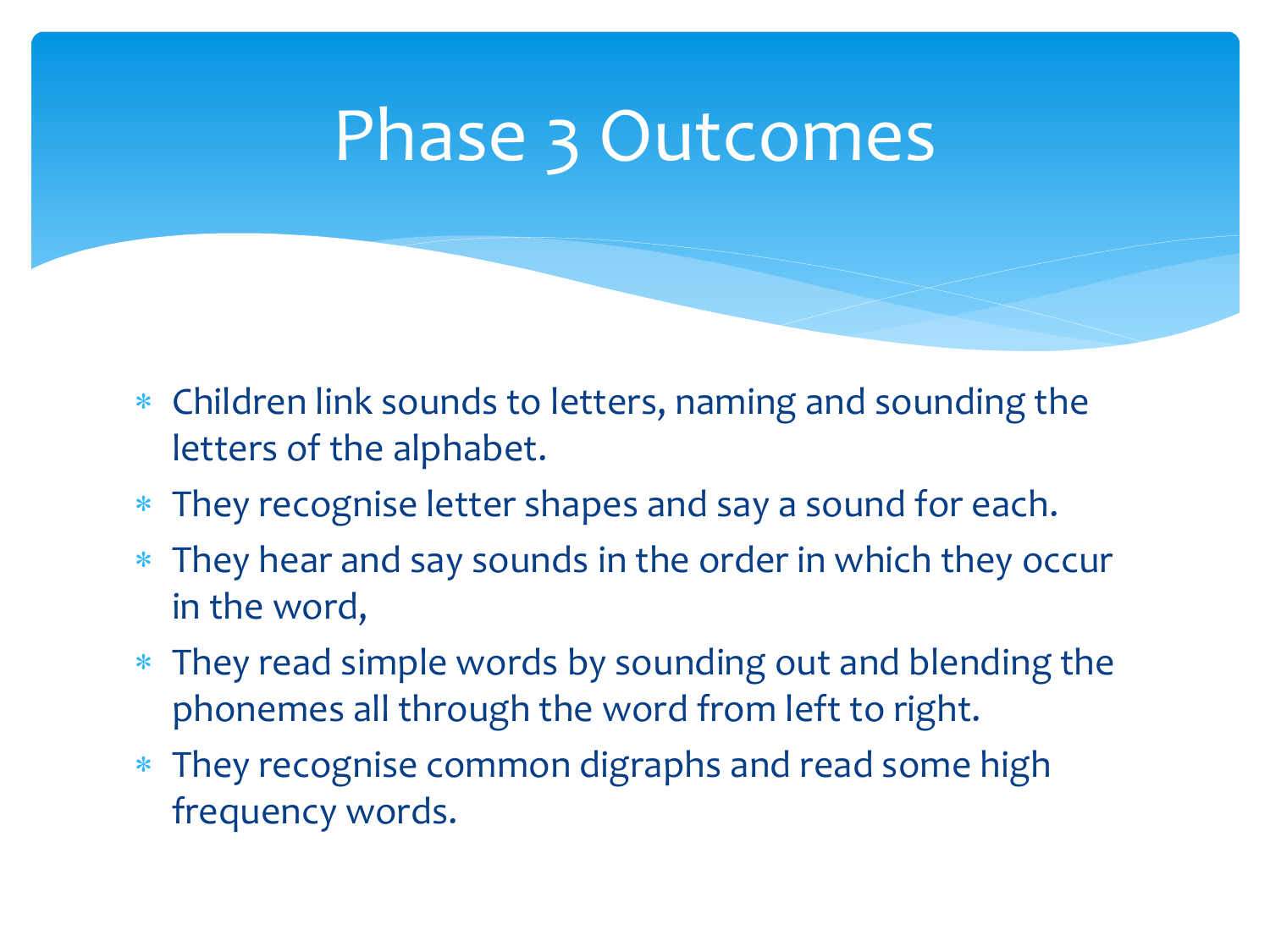#### Phonemes

**Set 6:** j, v, w, x

- **Set 7:** y, z, zz, qu
- **Consonant digraphs:** ch, sh, th, ng
- **Vowel digraphs:** ai, ee, igh, oa, oo, ar, or, ur, ow, oi, ear, air, ure, er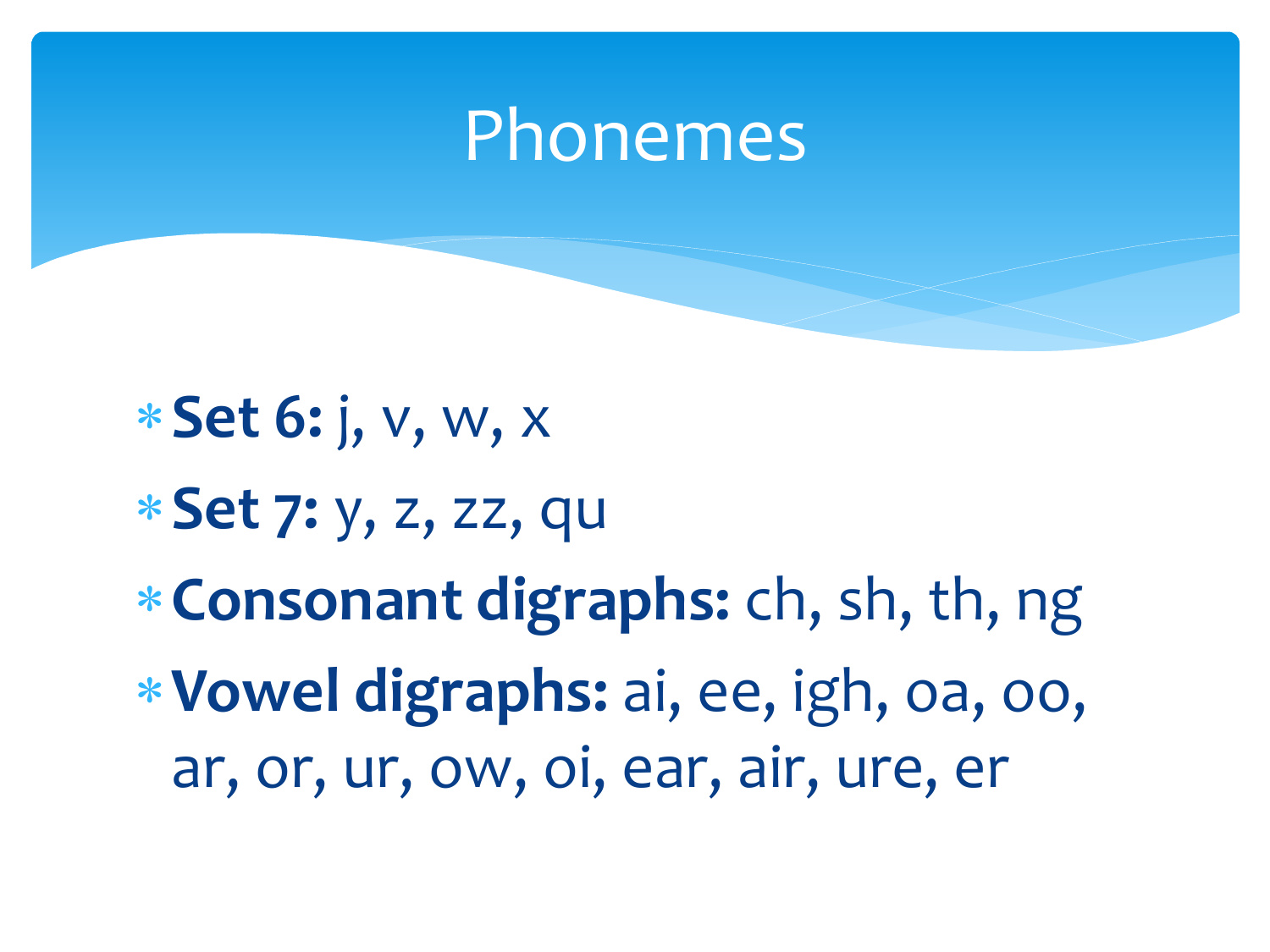#### Phase 4-Year 1

To teach children to read and spell words containing adjacent consonants.

black, flat, strip, chest, dress, scrap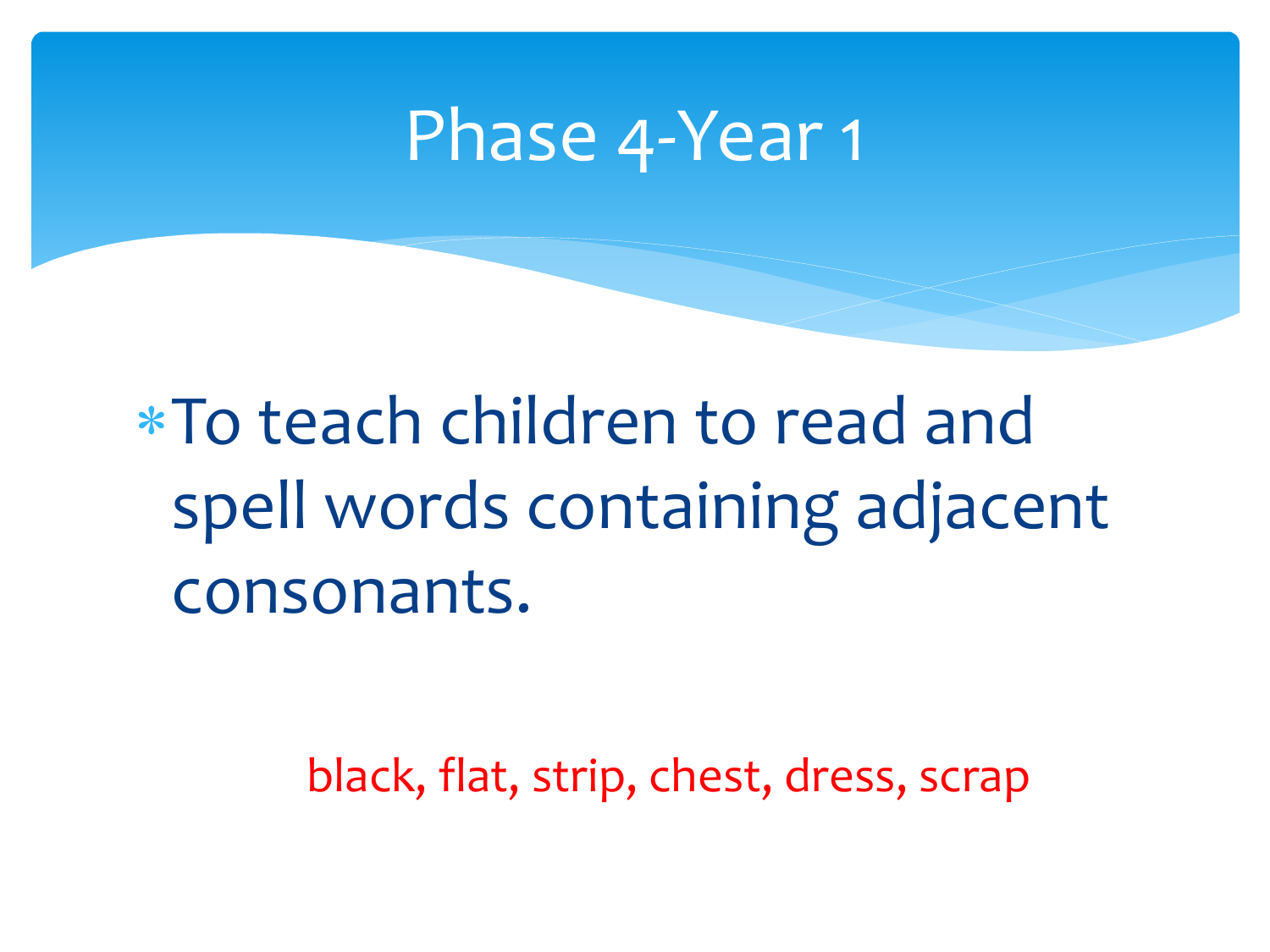#### Phase 4 Outcomes-Year 1

Children are able to blend and segment adjacent consonants in words

They apply this skill when reading unfamiliar texts and in spelling.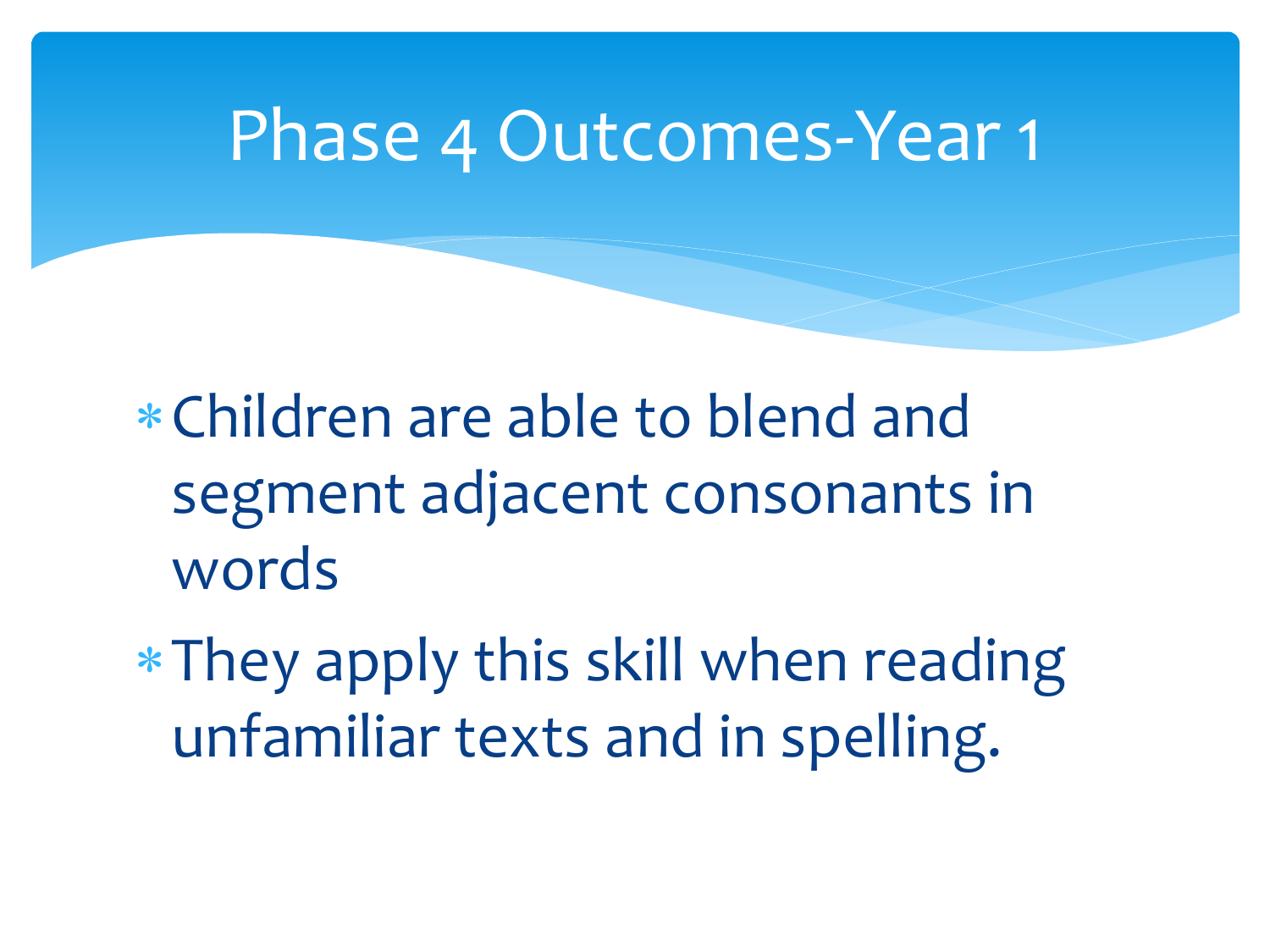### Phase 5-Year 1/2

 Teaching children to recognise and use alternative ways of pronouncing the graphemes and spelling the phonemes already taught.

#### Mean Bread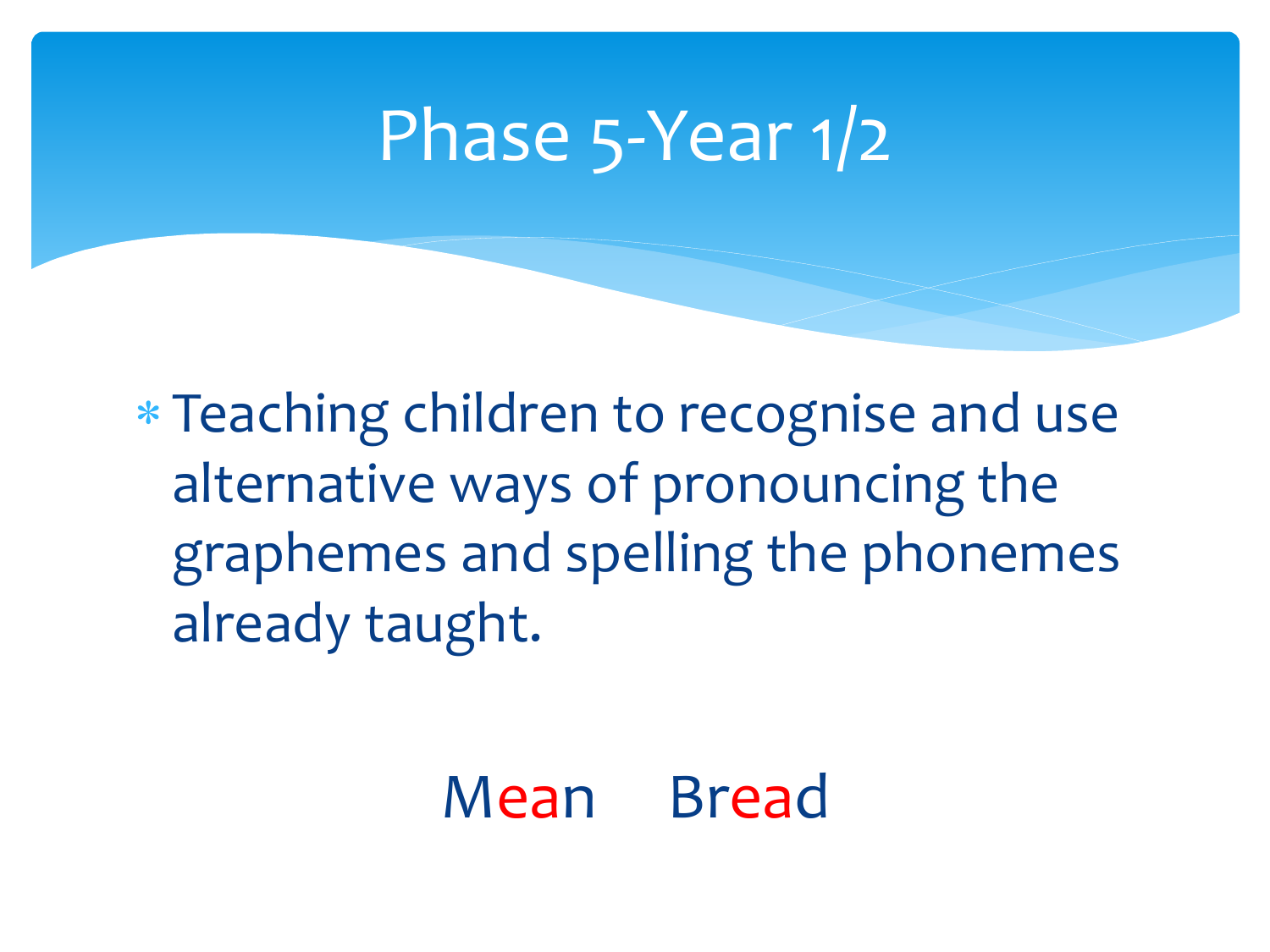| $a-e$ (as in came)                          | <b>au</b> (as in Paul) | aw (as in saw)       |
|---------------------------------------------|------------------------|----------------------|
| $\frac{\partial y}{\partial s}$ (as in day) | e-e (as in these)      | ea (as in sea)       |
| ew (as in chew)                             | ew (as stew)           | ey (as in money)     |
| $I - e$ (as in like)                        | Ie (as in pie)         | If (as in girl)      |
| $O - e$ (as in bone)                        | Oe (as in toe)         | OU (as in out)       |
| OV (as in boy)                              | ph (as in Phil)        | $U - e$ (as in June) |
| $U - e$ (as in huge)                        | Ue (as in clue)        | Ue (as in due)       |
|                                             | Wh (as in when)        |                      |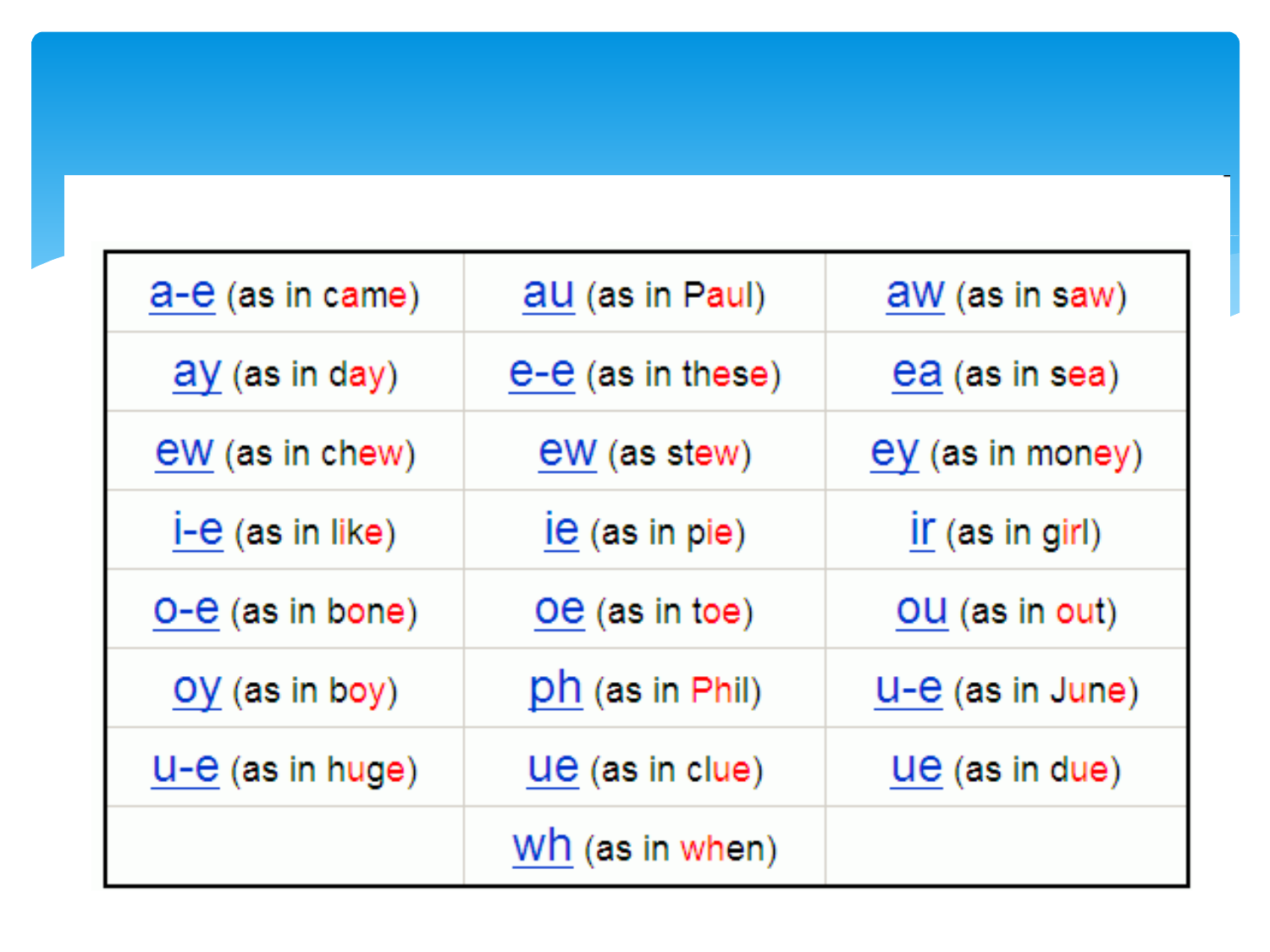#### Phase 6-Year 2

- Content matches spelling programme used in school
- Moving into spelling strategies and skills
- Plurals
- Suffixes (–ing, -ed, -er and –est)
- Prefixes (un)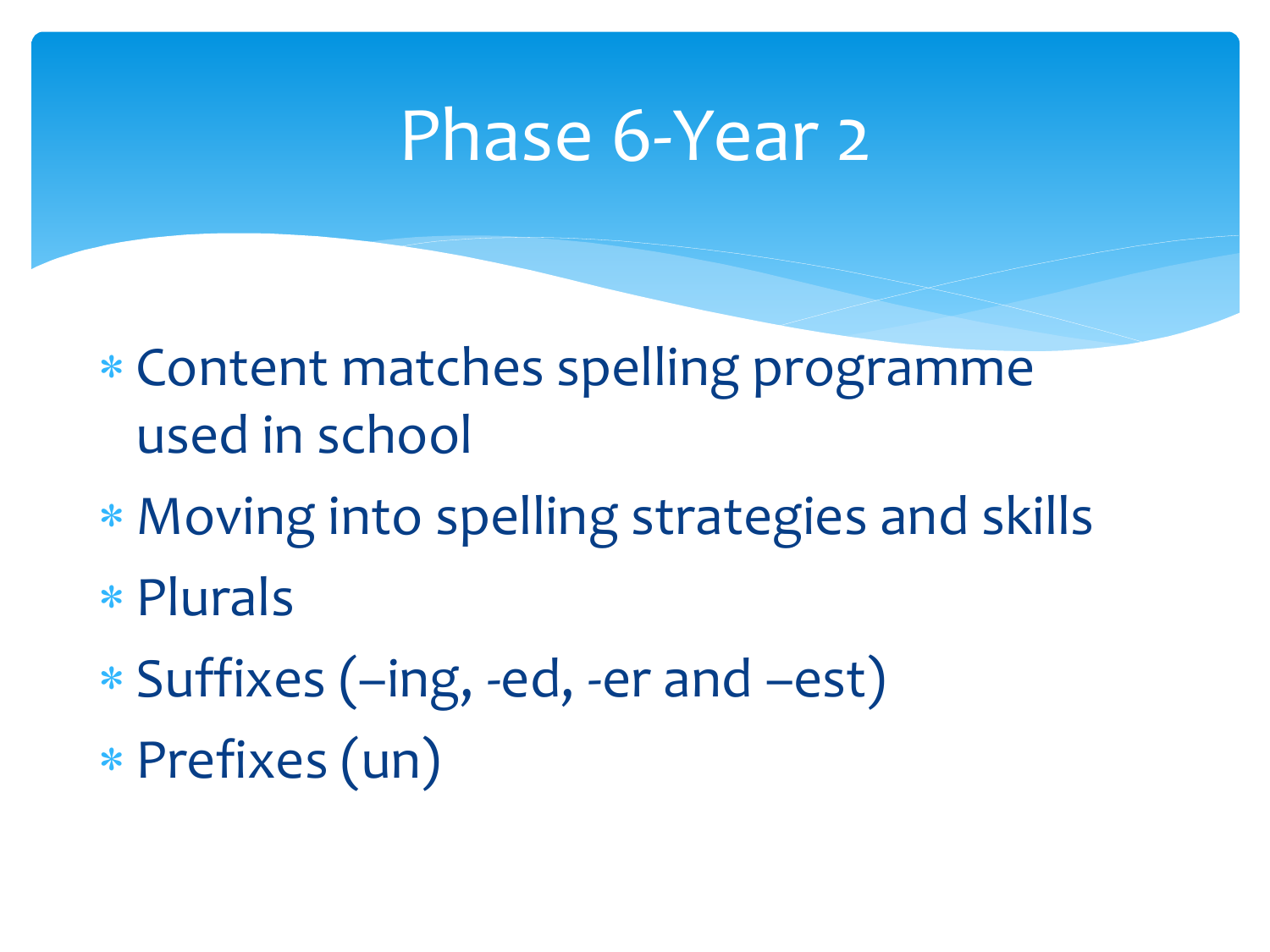## High Frequency Words

Some words can't be sounded out or blended and need to be recognised as a whole e.g.

said the eyes

These are taught as tricky words.

Children develop their ability to do this over time.

Children develop their own way of remembering these words.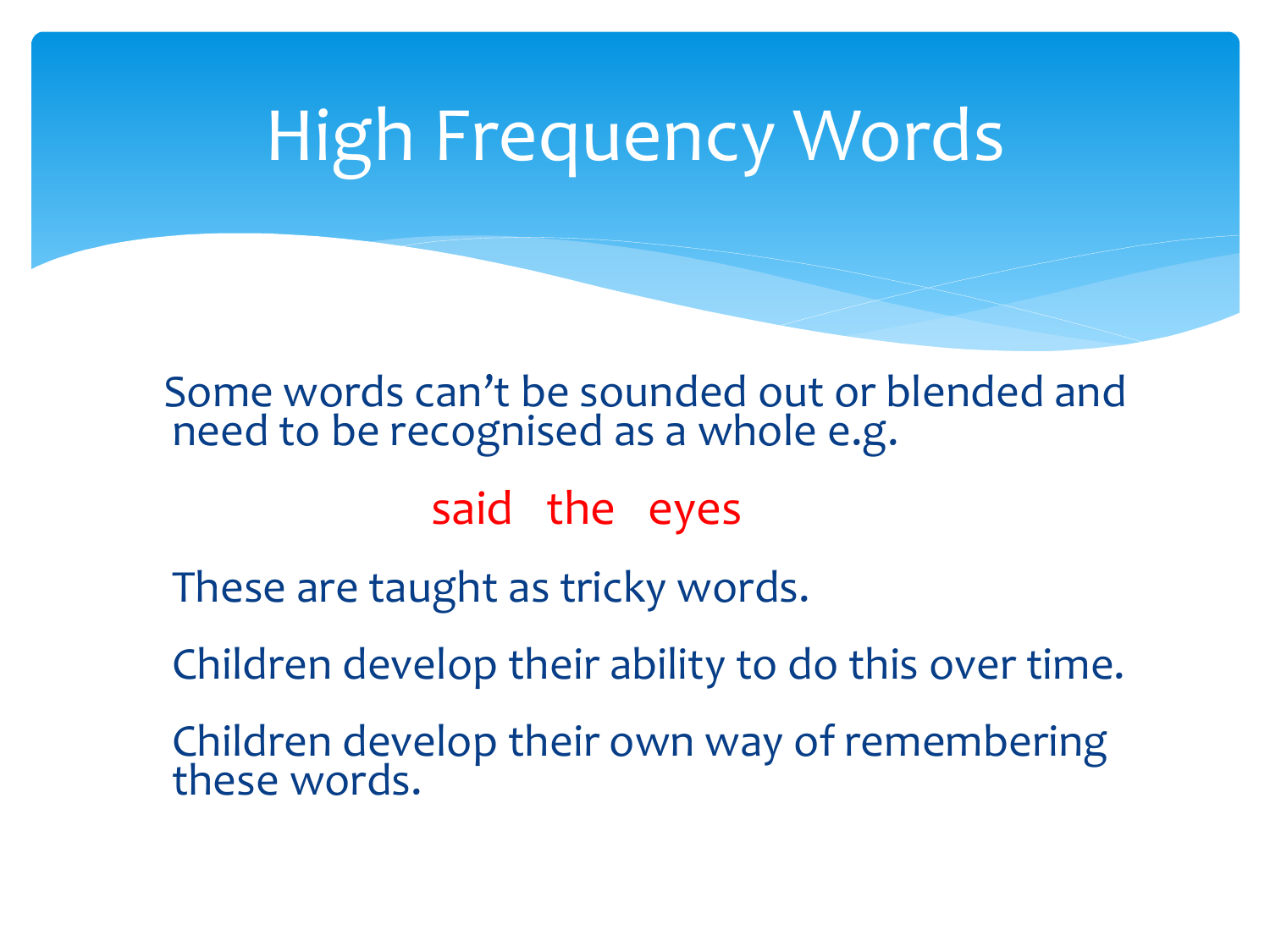## The Year 1 Screening Check

- Every Year 1 child in the country will be taking the phonics screening check in the same week in June.
- The aim of the check is to ensure that all children are able to read by the end of year two.
- This 'midpoint check' will ensure that we have a clear understanding of what the children need to learn in year 2.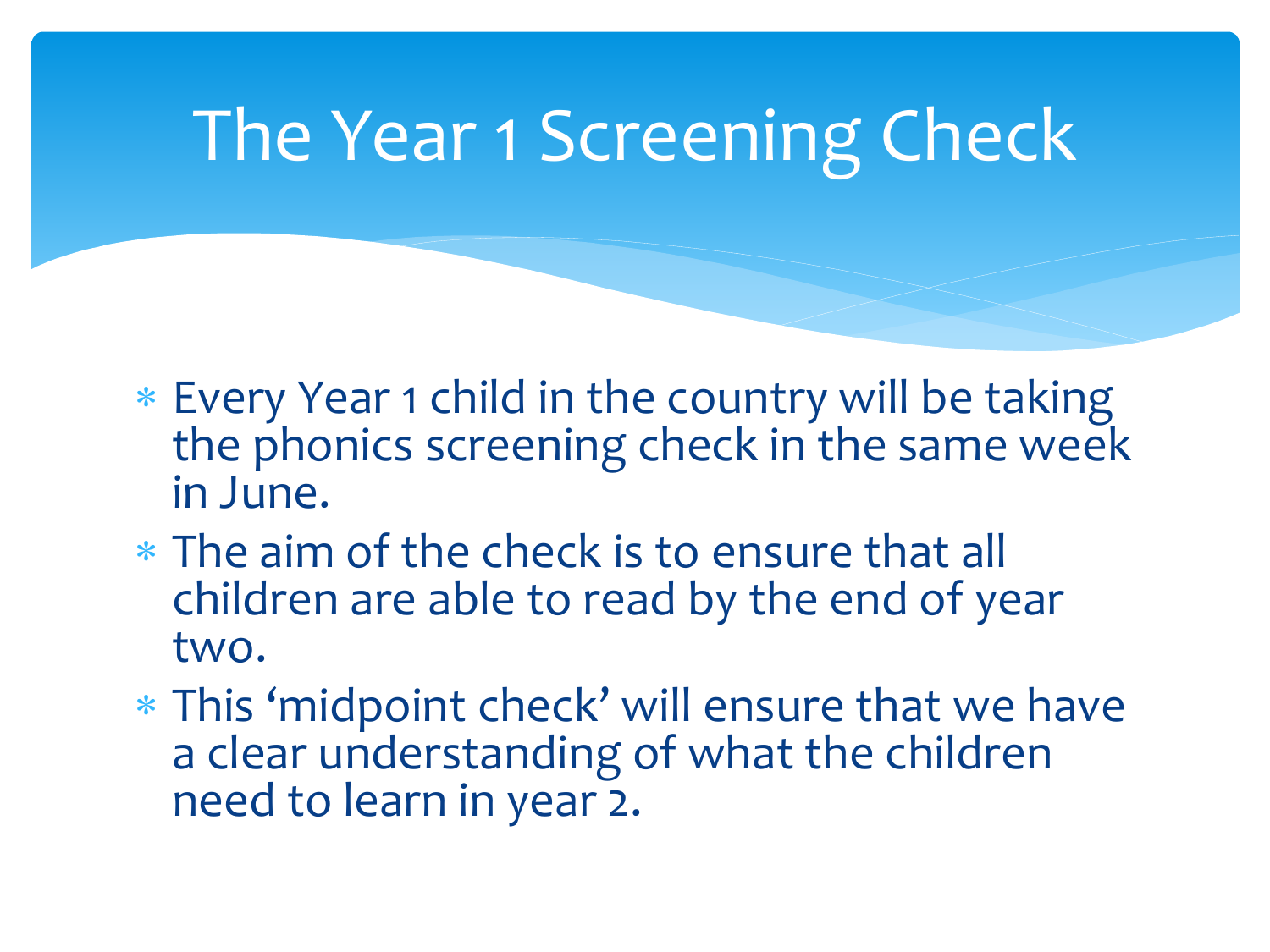The often confusing thing about the screening check is that 20/40 of the words that children are expected to read are 'nonsense words', alien words that have no meaning.

This is so that the check tests a child's ability to phonetically decode words and to ensure they don't just know the word in the check already. The aim of the check isn't to test how many words a child can read, but to ensure children have the phonics skills they need to learn new words in the future.

|                          |           |           |         | Screening check: Answer sheet                                                            |           |          |         |
|--------------------------|-----------|-----------|---------|------------------------------------------------------------------------------------------|-----------|----------|---------|
| First name               |           |           |         |                                                                                          |           |          |         |
| Last name                |           |           |         |                                                                                          |           |          |         |
| comment box is optional. | Section 1 |           |         | Screening check responses: Please tick the appropriate box for each word. The use of the | Section 2 |          |         |
| Ward                     | Correct   | Incorrect | Comment | Word                                                                                     | Correct   | Incomect | Comment |
| tox                      |           |           |         | <b>VOD</b>                                                                               |           |          |         |
| <b>Isize</b>             |           |           |         | jound                                                                                    |           |          |         |
| Vap                      |           |           |         | terg                                                                                     |           |          |         |
| uif                      |           |           |         | fape                                                                                     |           |          |         |
| geck.                    |           |           |         | snemp                                                                                    |           |          |         |
| cham                     |           |           |         | blurst                                                                                   |           |          |         |
| tord                     |           |           |         | spron                                                                                    |           |          |         |
| thazz:                   |           |           |         | stroft                                                                                   |           |          |         |
| <b>Islan</b>             |           |           |         | day                                                                                      |           |          |         |
| stack                    |           |           |         | slide                                                                                    |           |          |         |
| kid                      |           |           |         | newt.                                                                                    |           |          |         |
| quemp                    |           |           |         | phone                                                                                    |           |          |         |
| shin                     |           |           |         | blank                                                                                    |           |          |         |
| gang                     |           |           |         | trains                                                                                   |           |          |         |
| week                     |           |           |         | strap                                                                                    |           |          |         |
| chill                    |           |           |         | scribe                                                                                   |           |          |         |
| grit                     |           | ٠         |         | rusty                                                                                    |           |          |         |
| start                    |           |           |         | finger                                                                                   |           |          |         |
| best                     |           |           |         | dentist                                                                                  |           |          |         |
| hooks                    |           |           |         | starling                                                                                 |           |          |         |

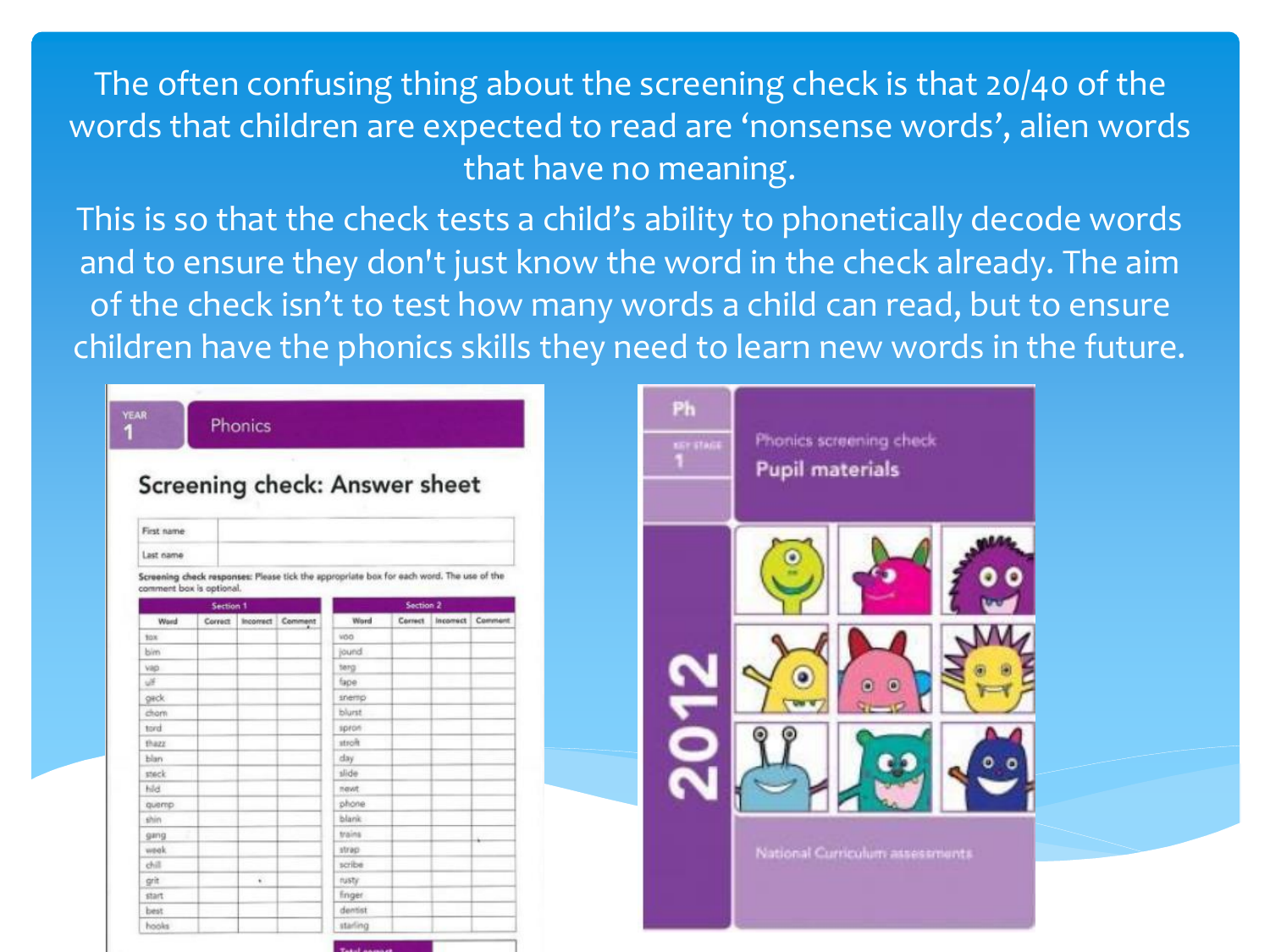#### Firm Foundations at Home and School

Bedtime stories (read or listen to)

- Word Play: nursery rhymes songs and music
- 'I spy' variations
- alphabet books (The Works)
- Shopping matching labels, noticing letters
- •Set up treasure hunts or challenges and encourage your child to read the clues to find the treasure
- Boggle/Scrabble
- •Play full circle! Use magnetic letters to make a word. Change one letter each time to make a new word until you get back to the original e.g. park-part-tartdart-dark-park.
- Wordsearches
- •Write a word out it could be a word from the weekly spellings list cut it up and ask your child to put it back in the correct order.
- •Use fridge magnet games to build messages, stories and poetry, e.g. 'Gone to Matt's for tea!'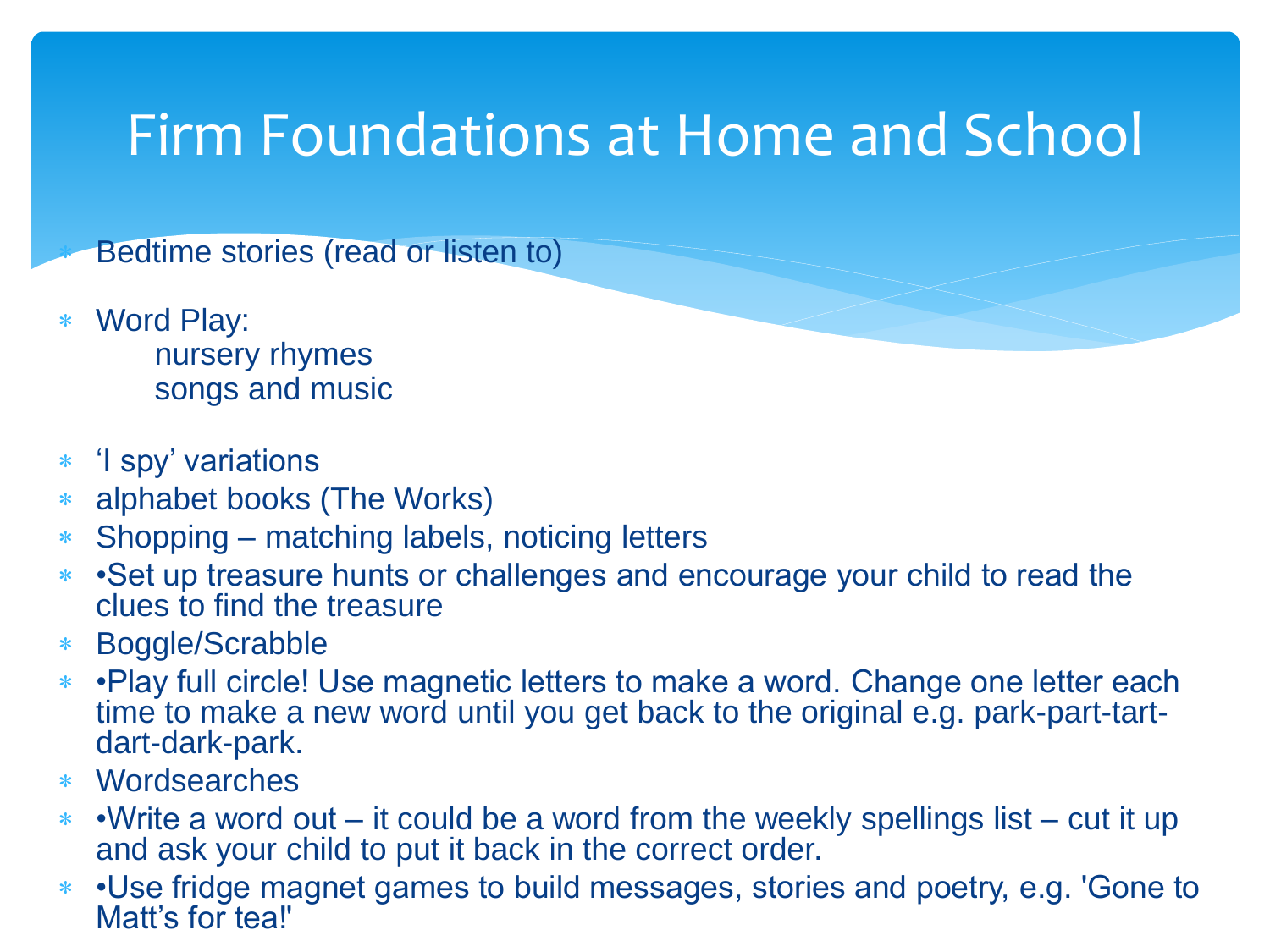

https://www.thebookpeople.co.uk/webapp/wcs/stores/servlet/qs\_searchResult\_tbp? [searchTerm=oxford+reading+tree&catalogId=10051&langId=100&storeId=10001](https://www.thebookpeople.co.uk/webapp/wcs/stores/servlet/qs_searchResult_tbp?searchTerm=oxford+reading+tree&catalogId=10051&langId=100&storeId=10001)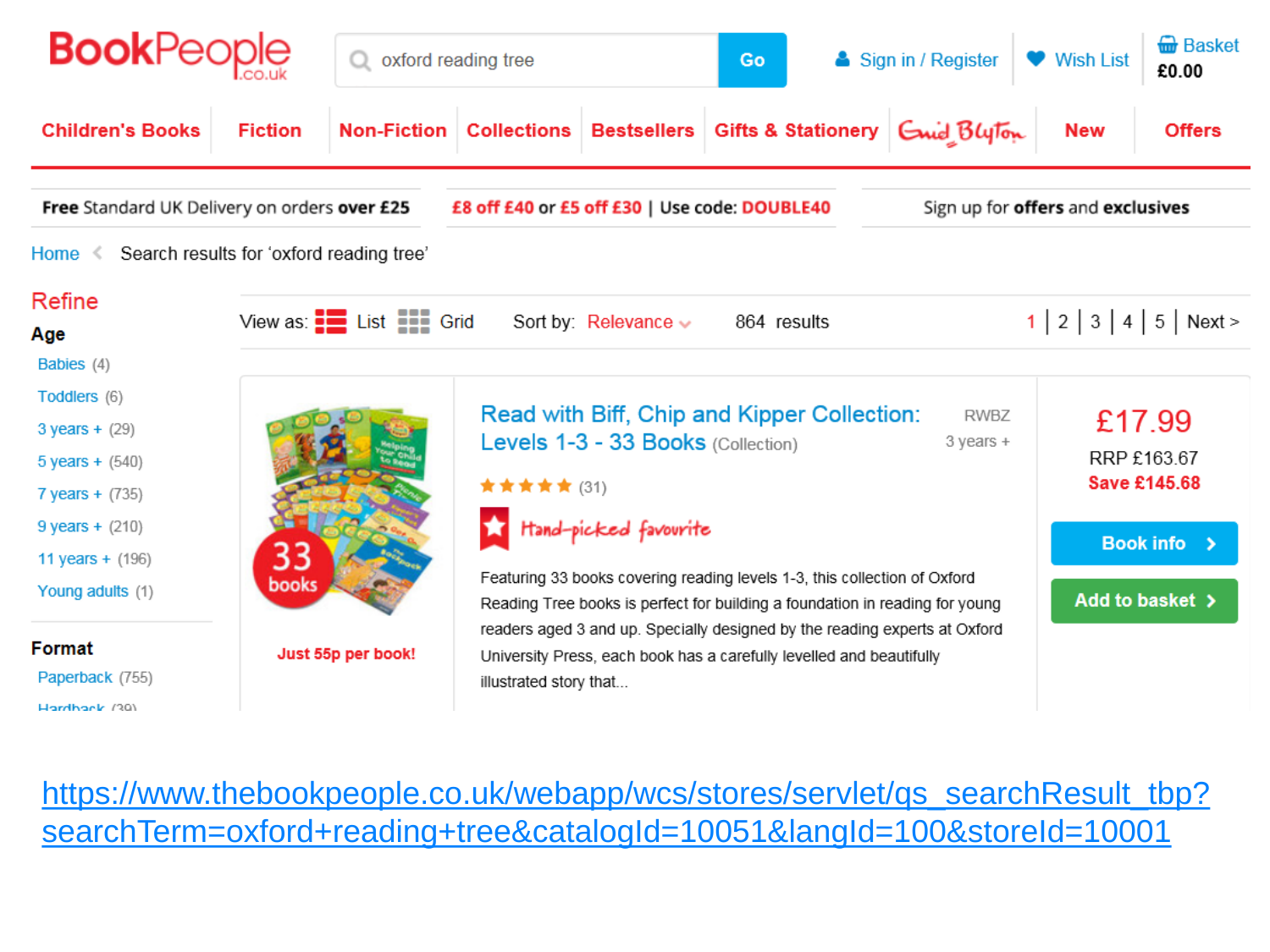## Magnetic letters

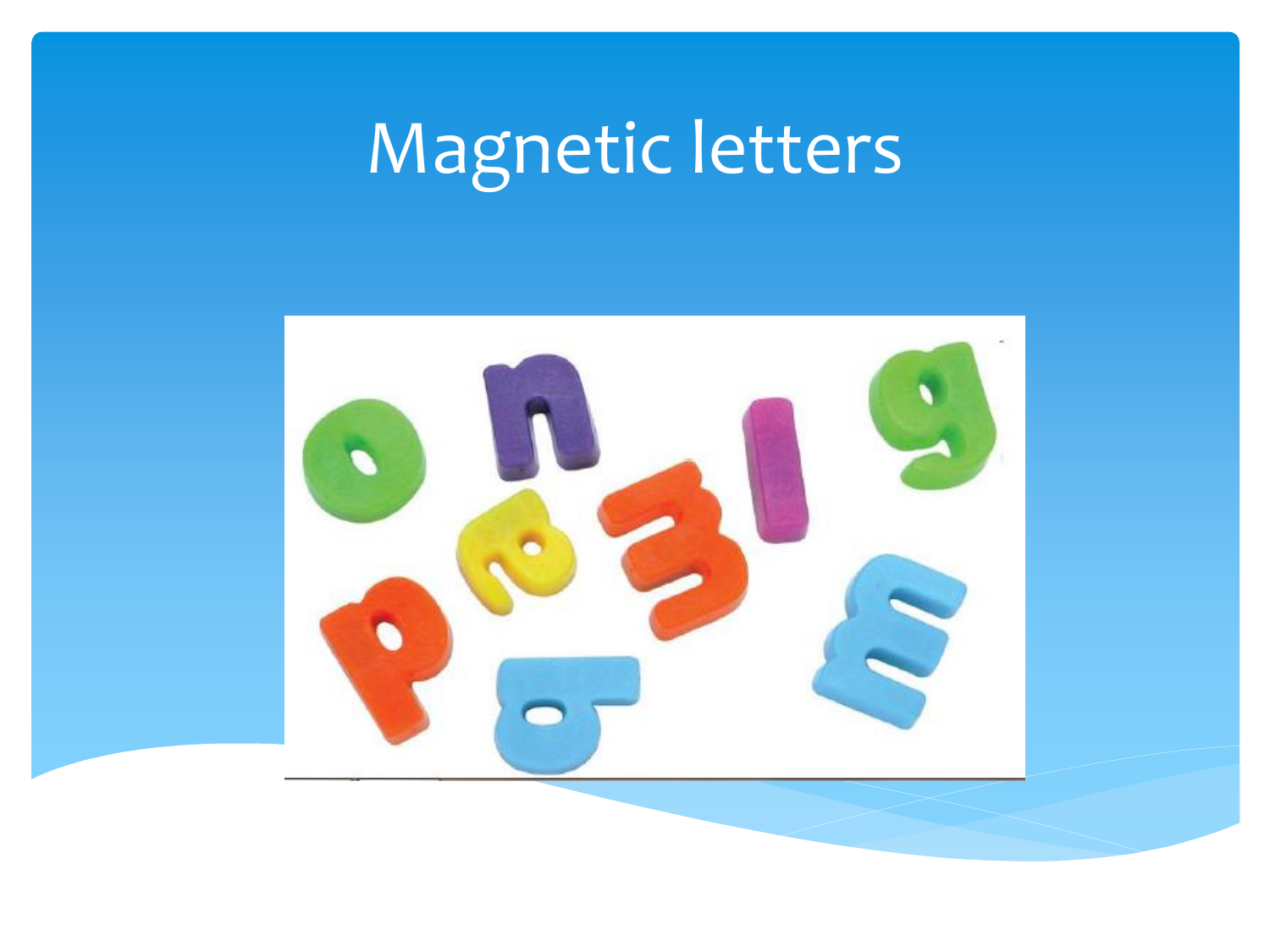## Ask your child what phoneme they have learnt today?

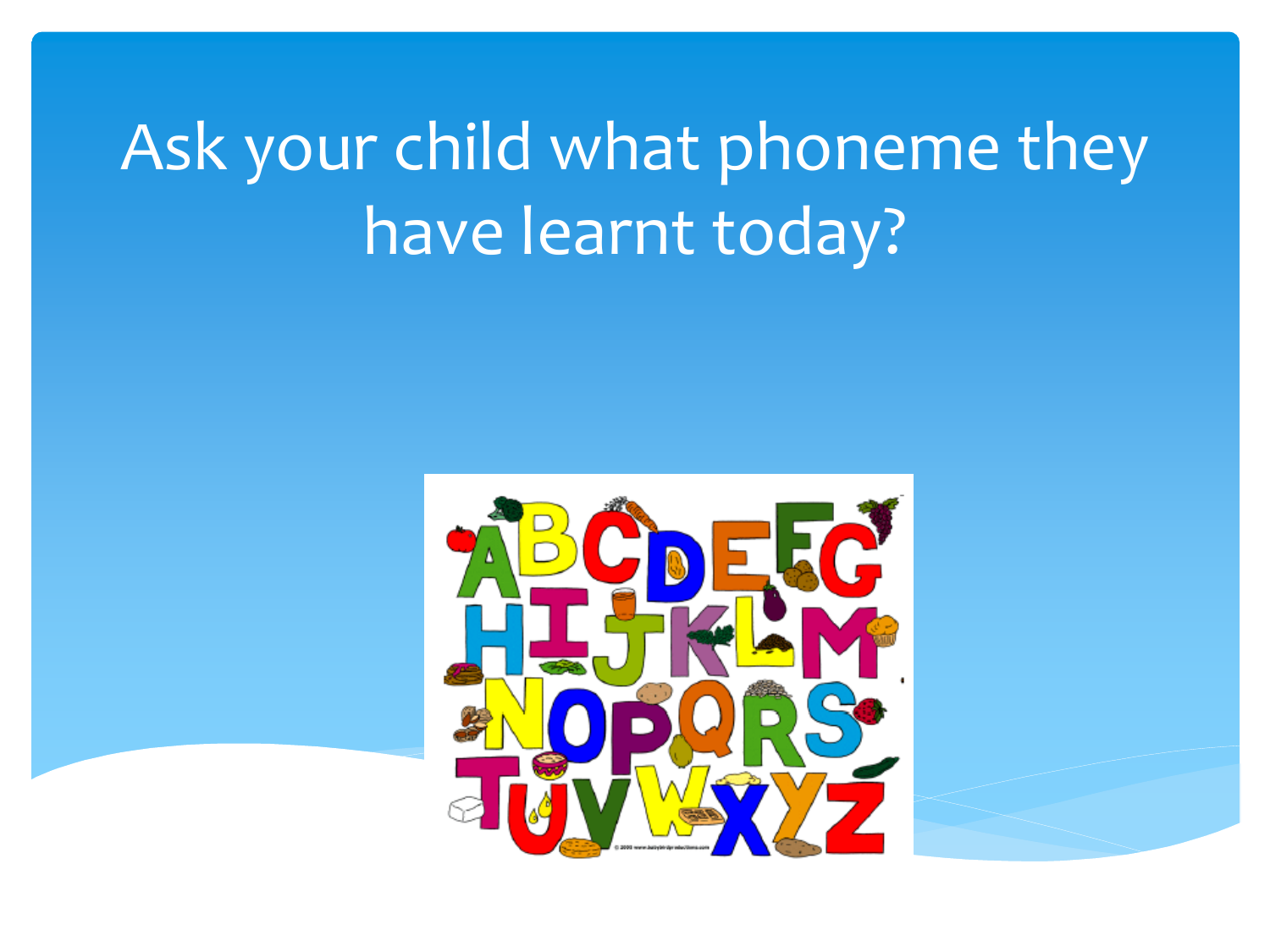# Flashcards

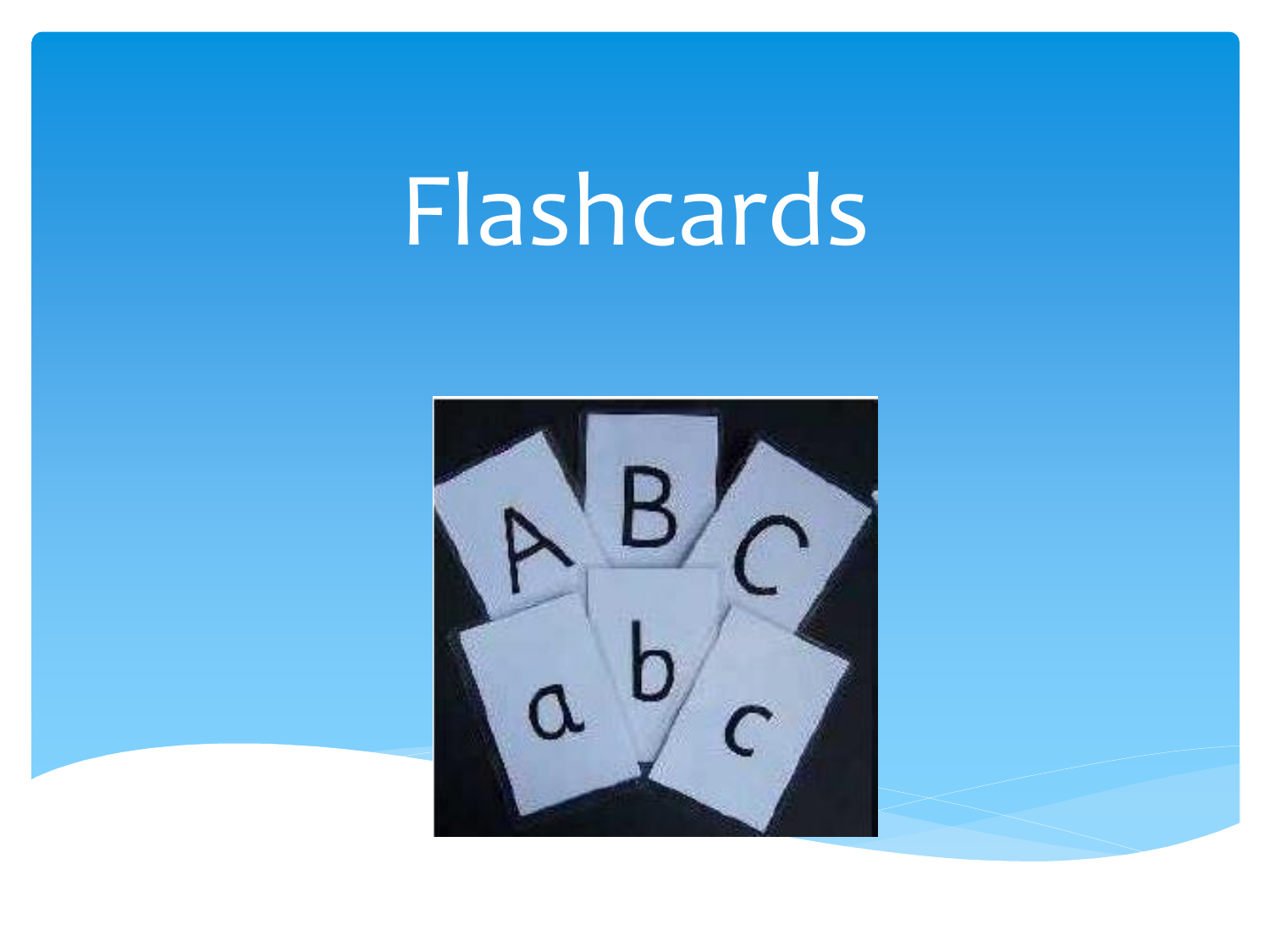# Hide and Seek



My Phase 5 sound mat

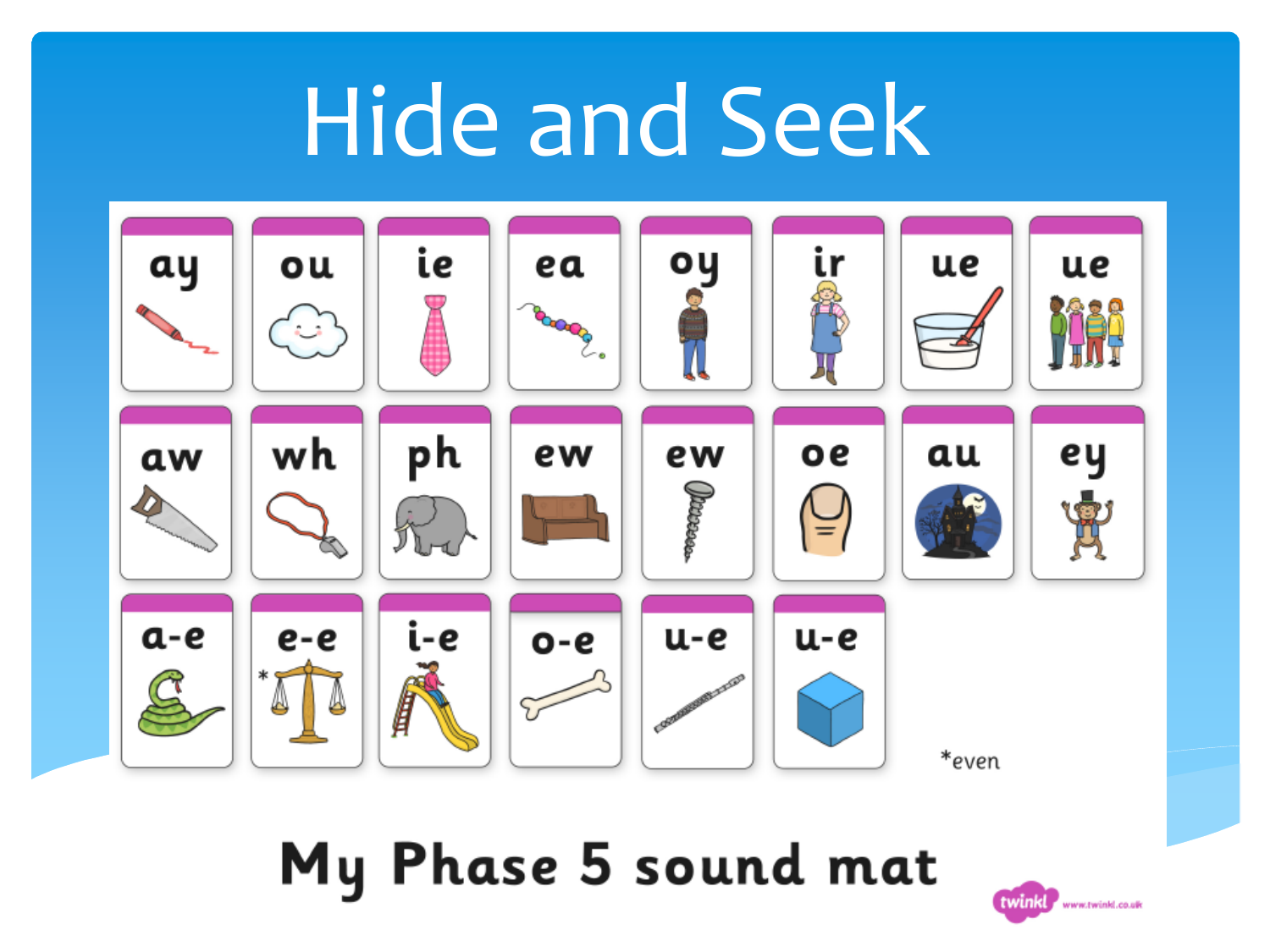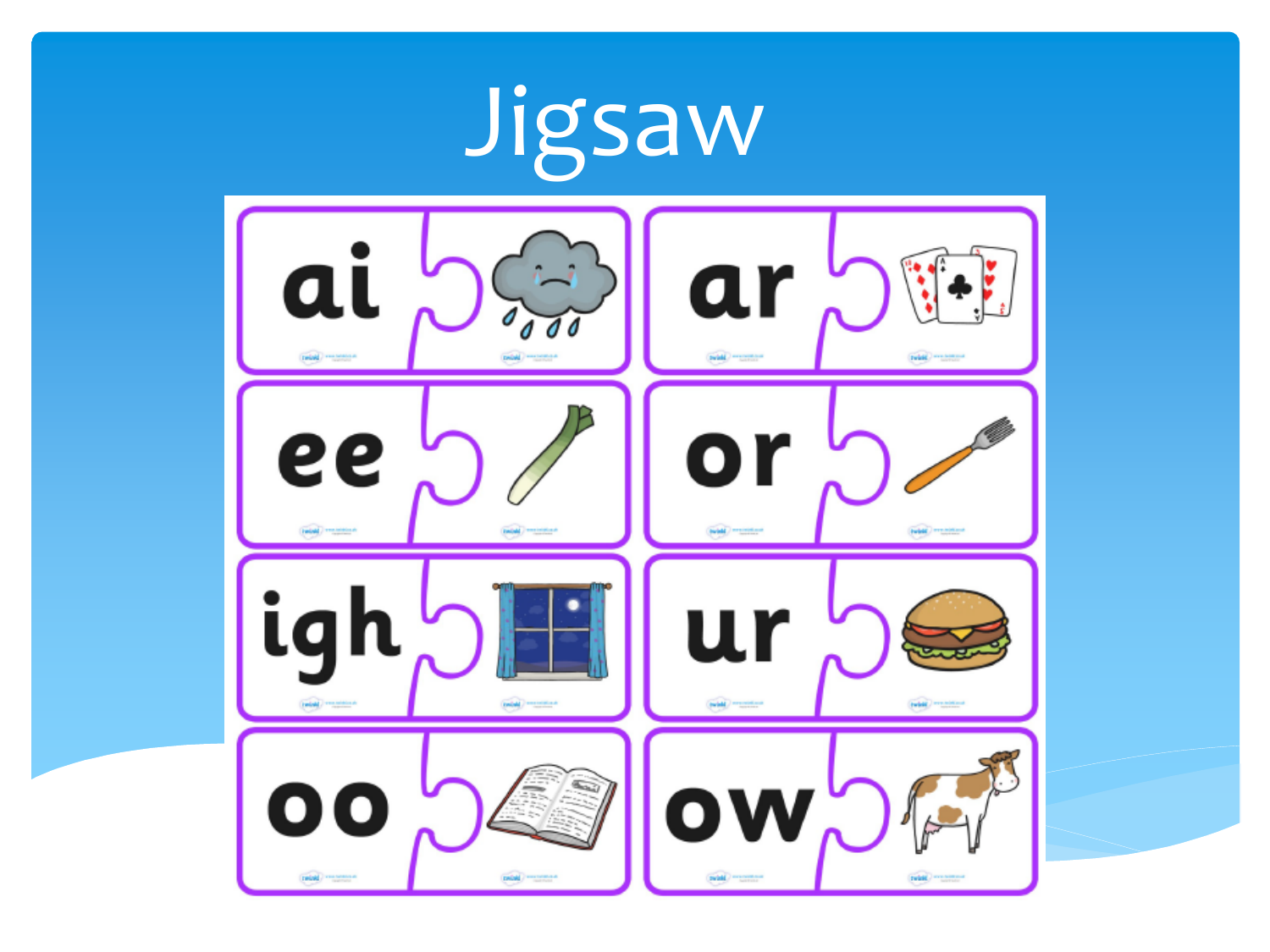# 100 high frequency words

| the  | that  | not    | look         | put    |
|------|-------|--------|--------------|--------|
| and  | with  | then   | don't        | could  |
| a    | all   | were   | come         | house  |
| to   | we    | go     | will         | old    |
| said | can   | little | into         | too    |
| in   | are   | as     | back         | bч     |
| he   | uр    | ro     | from         | day    |
| I    | had   | mum    | children     | made   |
| of   | my    | one    | him          | time   |
| it   | her   | them   | Mr           | ľm     |
| was  | what  | do     | qet          | if     |
| you  | there | me     | just         | help   |
| they | out   | down   | now          | Mrs    |
| on   | this  | dad    | came         | called |
| she  | have  | big    | oh           | here   |
| is   | went  | when   | about        | off    |
| for  | be    | iť's   | asked<br>got |        |
| at   | like  | see    | their        | saw    |
| his  | some  | looked | people       | make   |
|      |       |        |              |        |
| but  | SO    | very   | your         | an     |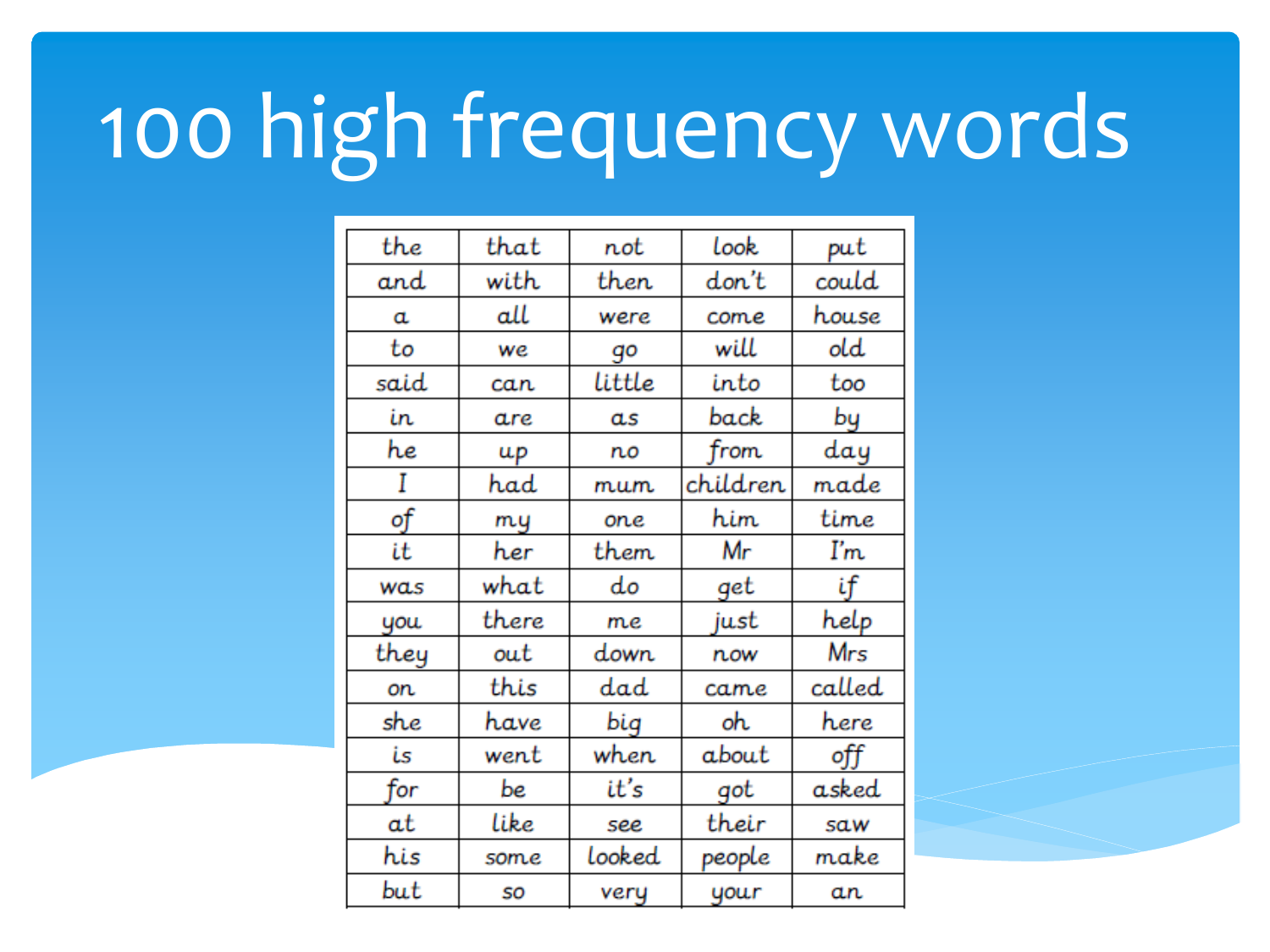#### General tips to support reading

**Once is never enough!** - Encourage your child to re-read favorite books and poems as well as their school reading scheme book. Re-reading helps children read more quickly and accurately.

**Dig deeper into the story**-Ask your child questions about the story you've just read. Say something like, "Why do you think he did that?" (you could use the 'questions to get more form your child's reading book' for some varied ideas.

**Take control of the television** - It's difficult for reading to compete with TV and video games. Encourage reading as a distraction free activity.

Be patient - When your child is trying to sound out an unfamiliar word, give him or her time to do so. Remind to child to look closely at the first letter or letters of the word.

**Pick books that are at the right level** - Help your child pick books that are not too difficult. The aim is to give your child lots of successful reading experiences.

**I read to you, you read to me** - Take turns reading aloud at bedtime. Kids enjoy this special time with their parents.

**One more time with feeling** - When your child has sounded out an unfamiliar word, have him or her re-read that sentence. Often kids are so busy figuring out a word they lose the meaning of what they've just read.